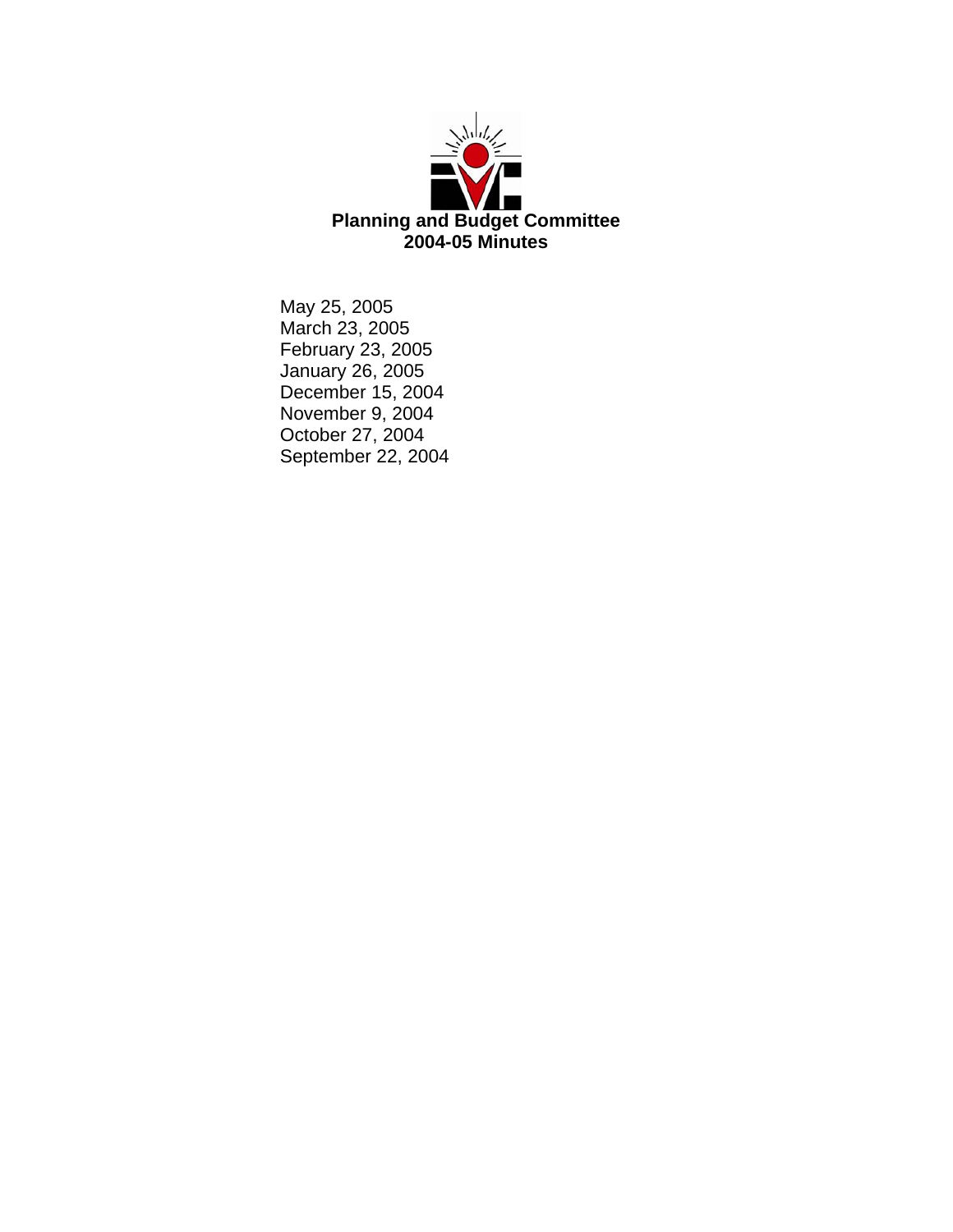## **UNADOPTED MINUTES May 25, 2005**

| <b>Present:</b>      | Absent:         | <b>Visitors:</b>    |
|----------------------|-----------------|---------------------|
| Tom Hudson, Chair    | Patricia Robles | <b>Kathy Berry</b>  |
| <b>Craig Blek</b>    | Maria Trejo     | Eileen Buckel       |
| Ted Ceasar           |                 | Krista Byrd         |
| <b>Carlos Fletes</b> |                 | <b>Carol Cortes</b> |
| Saul Hom             |                 | <b>Fred Fischer</b> |
| Eric Jacobson        |                 | Dr. Kendra Jeffcoat |
| Dr. Victor Jaime     |                 | Efrain Silva        |
| Nancy Ramirez, ASG   |                 | David Zielinski     |
| Dr. Lianna Zhao      |                 |                     |

Chairman Tom Hudson, Dean of Business Services, called the regular meeting of the Planning and Budget Committee to order at 2:00 p.m. on Wednesday, May 25, 2005 in the Board Room.

#### Approval of Minutes

## **M/S/C Blek/Zhao to approve the minutes of the March 23, 2005 meeting, as presented.**

#### 2005-06 Tentative Budget

**M/S/C Jaime/Blek to approve the 2005-06 Tentative Budget.** Discussion: The committee discussed why supplies and services were increased 8%, while the entire budget increased 20%. It was felt that more money might be needed in some areas due to increased instruction. Mr. Hudson referred to the Budget Guidelines approved by the Board of Trustees, and stated that a second arena budgeting session would be held in the fall to allocate any additional funds received from the State. Mr. Hudson stated that while he is anticipating full funding from the State, he wanted to be sure that salaries were fully funded, including negotiated increases, increased adjunct faculty costs, and a 14.5% increase in medical benefit costs.

The committee discussed how to handle requests for additional funding, it was decided to use a form similar to the one used in the past for funding requests for PFE and Block Grant funds.

#### Student Health Fee

Kathy Berry and Dr. Victor Jaime reported that the student health fee has been endorsed by the ASG, and it will be presented to Academic Senate next. Services to be provided will include primary care, physicals, prescriptions, first aid, health education, and crisis intervention. Students or staff with insurance, will have their insurance billed. The Nurse Practioner will be located in the current nurse's office. *M/S/C Jaime/Blek to recommend that IVC charge a health fee to students*, **effective Fall 2005, and implement a full-fledged student health center.** 

#### Growth Planning Review Process

The committee discussed the Growth Planning review form developed by College Council as a document for gathering data for augmented budgets in the fall. It was decided to use a more general form, such as the form used to request PFE funding in the past.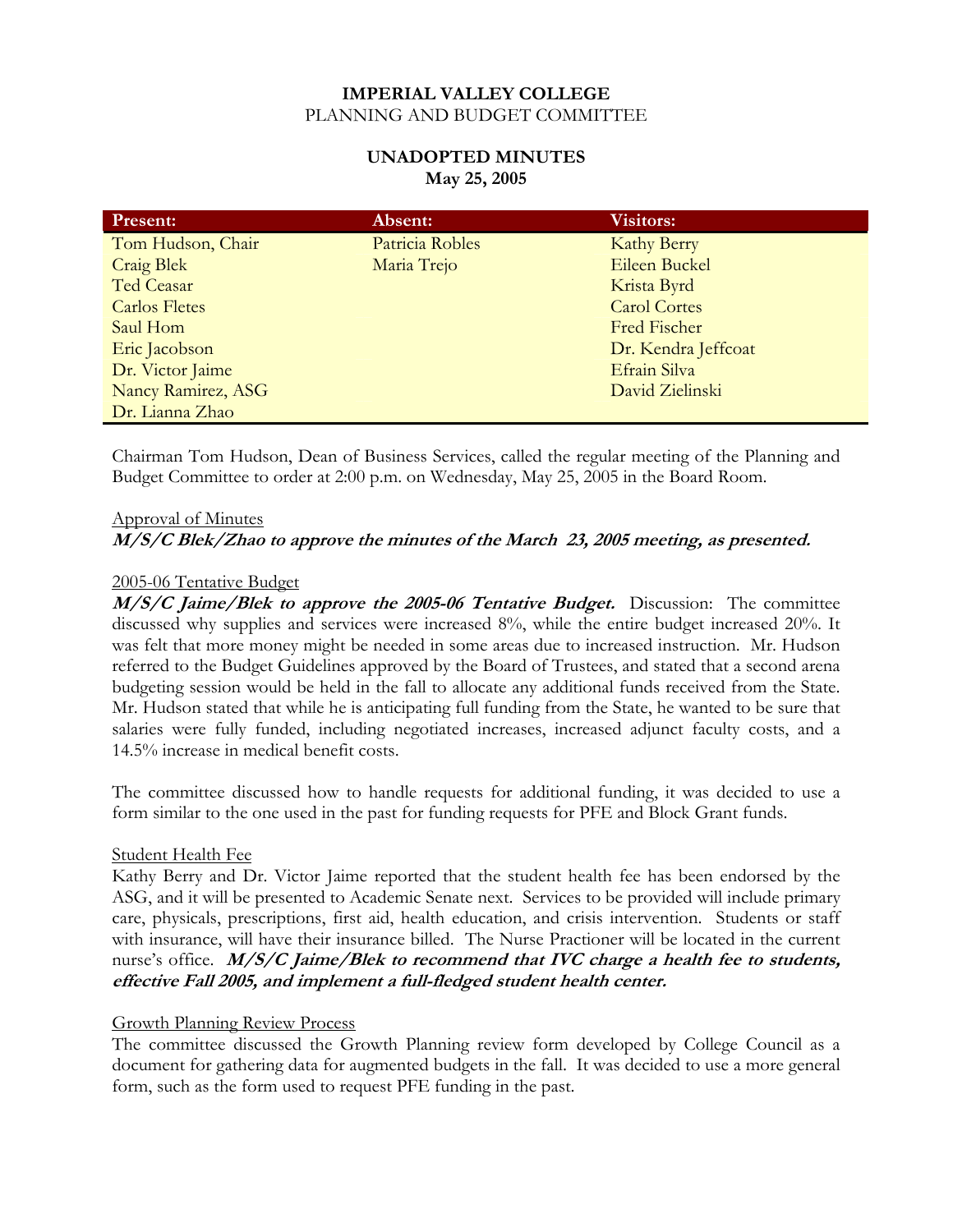Instructional Support Grant **M/S/C Jaime/Zhao to allocate the \$132,000 in additional Library Materials/Instructional Equipment Grant Funds 75% to Instruction and 25% to Student Service**s.

Meeting adjourned at 3:00 p.m.

Recording Secretary: Mary Carter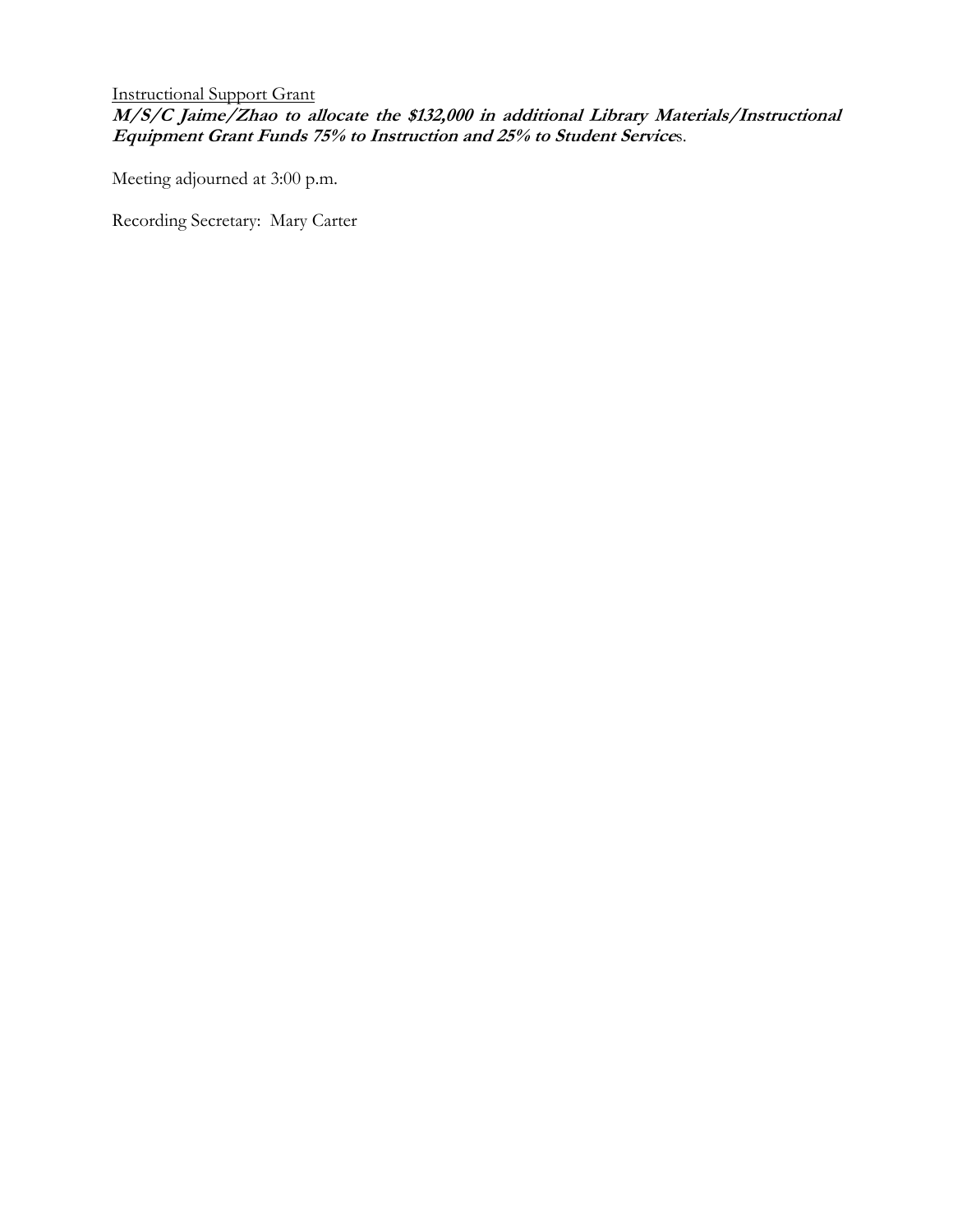## **UNADOPTED MINUTES March 23, 2005**

| <b>Present:</b>               | Absent:           | <b>Visitors:</b>    |
|-------------------------------|-------------------|---------------------|
| Tom Hudson, Chair             | Irene Garcia, ASG | <b>Kathy Berry</b>  |
| John Abarca (alternate)       | Eric Jacobson     | Dr. Marion Boenheim |
| <b>Craig Blek</b>             | Maria Trejo       | Eileen Buckel       |
| Mary Kay Borchard (alternate) |                   | Lisa Cross          |
| Ted Ceasar                    |                   | Laurie Franks       |
| Carlos Fletes                 |                   | Dr. Kendra Jeffcoat |
| Saul Hom                      |                   | Dr. Paul Pai        |
| Dr. Victor Jaime              |                   | Gail Parish         |
| Patricia Robles               |                   |                     |
| Dr. Lianna Zhao               |                   |                     |

Chairman Tom Hudson, Dean of Business Services, called the regular meeting of the Planning and Budget Committee to order at 2:00 p.m. on Wednesday, March 23, 2005 in the Board Room.

#### Approval of Minutes

## **M/S/C Blek/Zhao to approve the minutes of the February 23, 2005 meeting, as presented.**

#### First Principal Apportionment

Carlos Fletes, Director of Fiscal Services, distributed his analysis of the First Principal Apportionment report. He directed the committee's attention to page 2 of his memo, showing the projected impact on IVC's 2004-05 budget. The operating deficit for 2004-05 is now estimated at \$319,000. Mr. Hudson commented that the new amount is good news, because the previous deficit was \$1.2 million. He stated that some funding issues may be more positive by the end of the year.

#### Plant and Instructional support Grant

Carlos Fletes reported that the State is making an additional \$132,000 available for instructional equipment, library materials, and scheduled maintenance projects. These funds are in additional to the Instructional Equipment/Library Materials/Scheduled Maintenance Block Grant already allocated by the committee (75% instruction/25% student services). The funds are subject to various matching requirements (3:1 match for equipment, 1:1 for scheduled maintenance). No action was taken due to lack of a motion. The committee agreed to discuss this item further at its next meeting.

#### Budget Development

Carlos Fletes stated that according to the Budget Development Calendar, today is the last day to update budgets in Banner. He reported that he has received personnel listings from about 10 departments. In addition to fulltime staff, units and overload is needed for per-session faculty for the coming year. Mr. Fletes informed the committee that some areas are not done with their budgets. One option would be to allow the budget input phase to remain open through Spring Break. **M/S/C Zhao/Blek to expand the budget input period through April 3.** Mr. Hudson stated that department budgets that are not updated will have the same budget amounts in the 4000 and 5000 account categories as in 2004-05. It was noted that budgets adjustment can be made after the arena budgeting.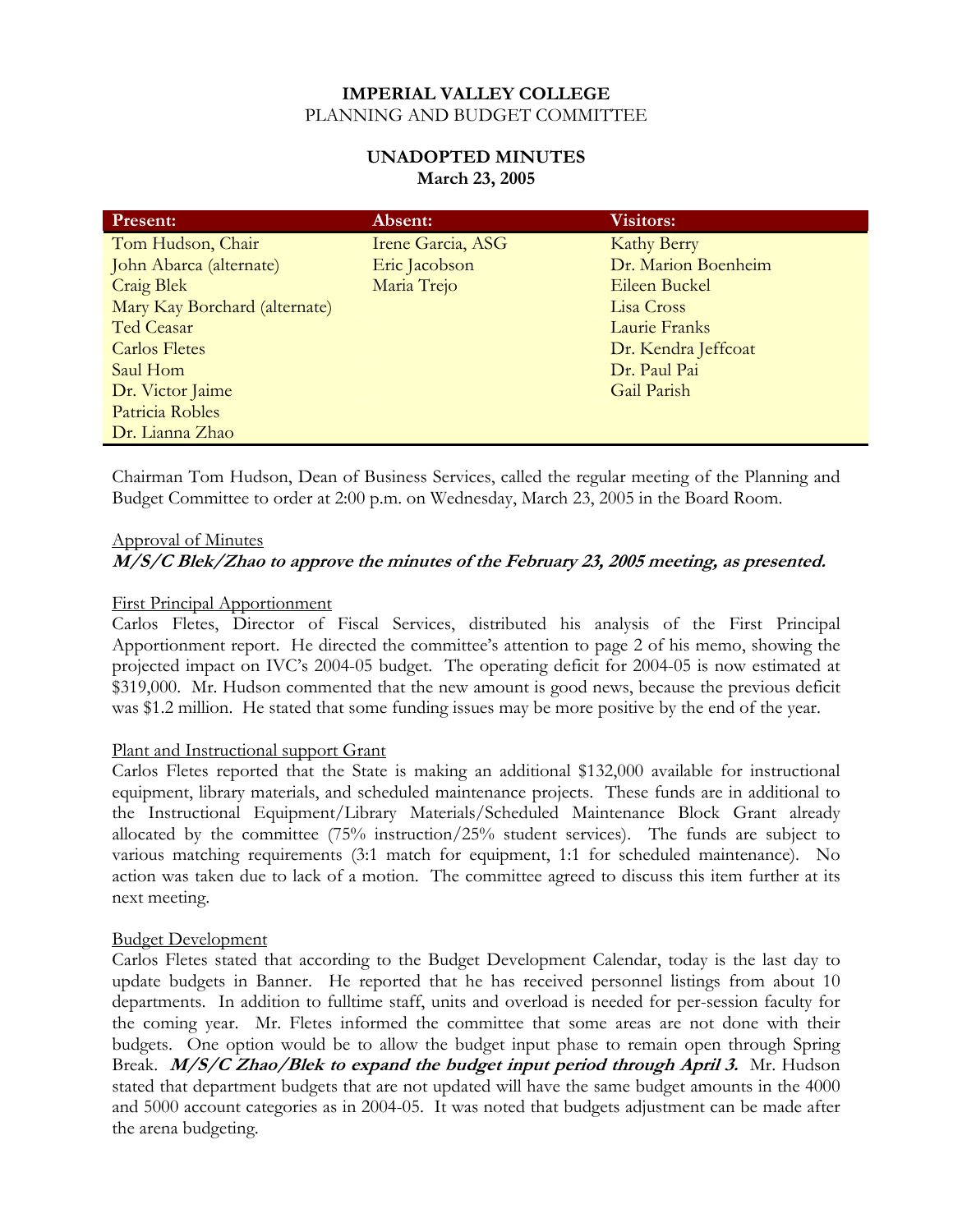## Growth Planning Process Review

Ted Ceasar distributed a *Growth Planning Process Review* document that was developed by a subcommittee of College Council, in response to the need to identify additional costs (office space, support staff, equipment, etc.) relating to the hiring of new faculty. The committee discussed College Council's role in the budget process, and recommended that the reference to action being taken by College Council be deleted from the procedure. **M/S/C Ceasar/Abarca (No: Blek, Borchard, Zhao) to adopt the revised Growth Planning Process Review document.** 

#### Purchase Order Cut-Off Date

Carlos Fletes proposed instituting a May 31, 2005 cut off date for purchases in order to prevent the carryover of purchases into the next fiscal year. Accounting standards require that goods and services be paid for in the fiscal year they are received. In the past, purchasing has been cut off as early as April 15. Summer school orders can be placed through May for June delivery, and for deliveries needed in July; the 2005-06 budget will be accessible in mid June. **M/S/C Zhao/Borchard to cut off purchase orders on May 31, 2005.** 

#### Classified Staffing

In response to questions raised at the February committee meeting, John Abarca reported that 19.5 classified positions were requested by departments in their 2005-06 Program Reviews. He is still working on identifying specific positions and costs.

#### Free Parking

Tom Hudson stated he believes that the Master Plan being done by the architect will solve many of the College's parking problems and that parking tickets are a big area of dissatisfaction with students and the public. The College doesn't make a lot of money on parking fees and the maintenance of the parking lots could be paid from capital projects funds. The existing staff could monitor the parking lots for security and safety. It was noted that the Campus Operations committee discussed this concept, but took no action. No action was taken by the committee due to lack of a motion.

Meeting adjourned at 3:00 p.m.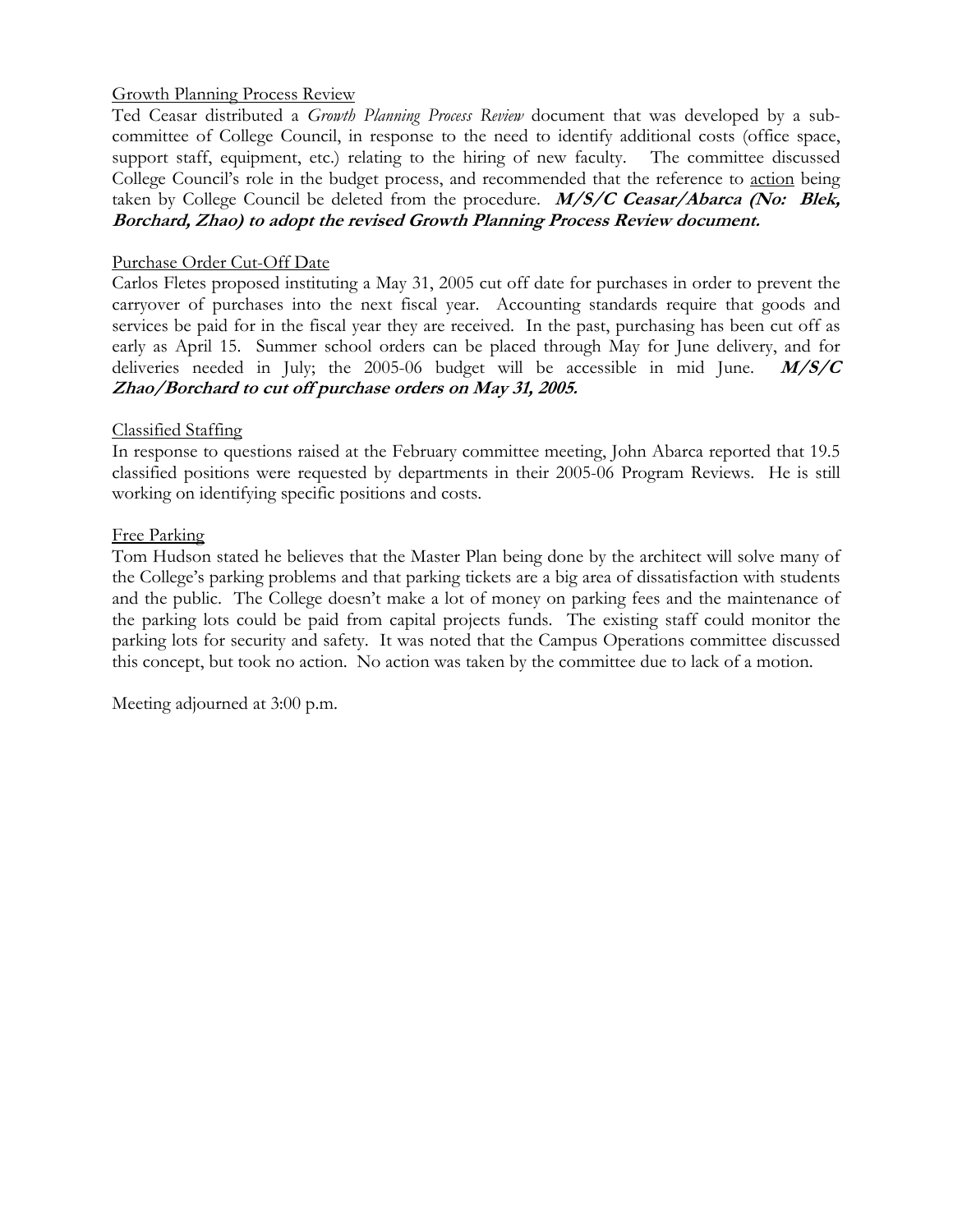## **UNADOPTED MINUTES February 23, 2005**

| <b>Present:</b>         | Absent:           | Visitors:    |
|-------------------------|-------------------|--------------|
| Tom Hudson, Chair       | Ted Ceasar        | Sergio Lopez |
| John Abarca (alternate) | Irene Garcia, ASG |              |
| <b>Craig Blek</b>       | Dr. Victor Jaime  |              |
| <b>Carlos Fletes</b>    | Maria Trejo       |              |
| Saul Hom                |                   |              |
| Eric Jacobson           |                   |              |
| Patricia Robles         |                   |              |
| Dr. Lianna Zhao         |                   |              |
| Fabian Ramirez, ASG     |                   |              |

Chairman Tom Hudson, Dean of Business Services, called the regular meeting of the Planning and Budget Committee to order at 2:00 p.m. on Wednesday, January 26, 2005 in the Board Room.

## Approval of Minutes

Dr. Zhao noted that the Budget Guidelines approved by the Board of Trustees differ from those in the minutes; specifically under 1000--Instructional Salaries, section c. and d. were omitted from the Board approved guidelines.

- c. Establish 25 not-for credit self-supported positions, funded by tuition and fees, and
- d. Non-credit overhead to be figured at 15% of non-credit tuition and fees.

It was the consensus of the committee that the board approved Budget Guidelines are to be used, and that the differences noted above are not significant. Mr. Hudson stated that the not-for credit and non-credit guidelines can be taken back to the Board if necessary. **M/S/C Blek/Fletes to approved the minutes of the January 26, 2005 meeting as presented.** 

#### 2005-06 Budget Development Calendar

Carlos Fletes, Director of Fiscal Services, reported that the 2005-06 Budget Development Calendar needs to be amended because on-line budget entry was not possible on February 1 due to technical difficulties with Banner. The budget databases have now been set up, and an e-mail to all departments will go out today to start the budget process. Further changes to the Budget Calendar are needed due to the need to have the budget reviewed by Academic Senate and College Council, as part of the Shared Governance process.

## **M/S/C Blek/Zhao to approve the revised 2005-06 Budget Development Calendar..**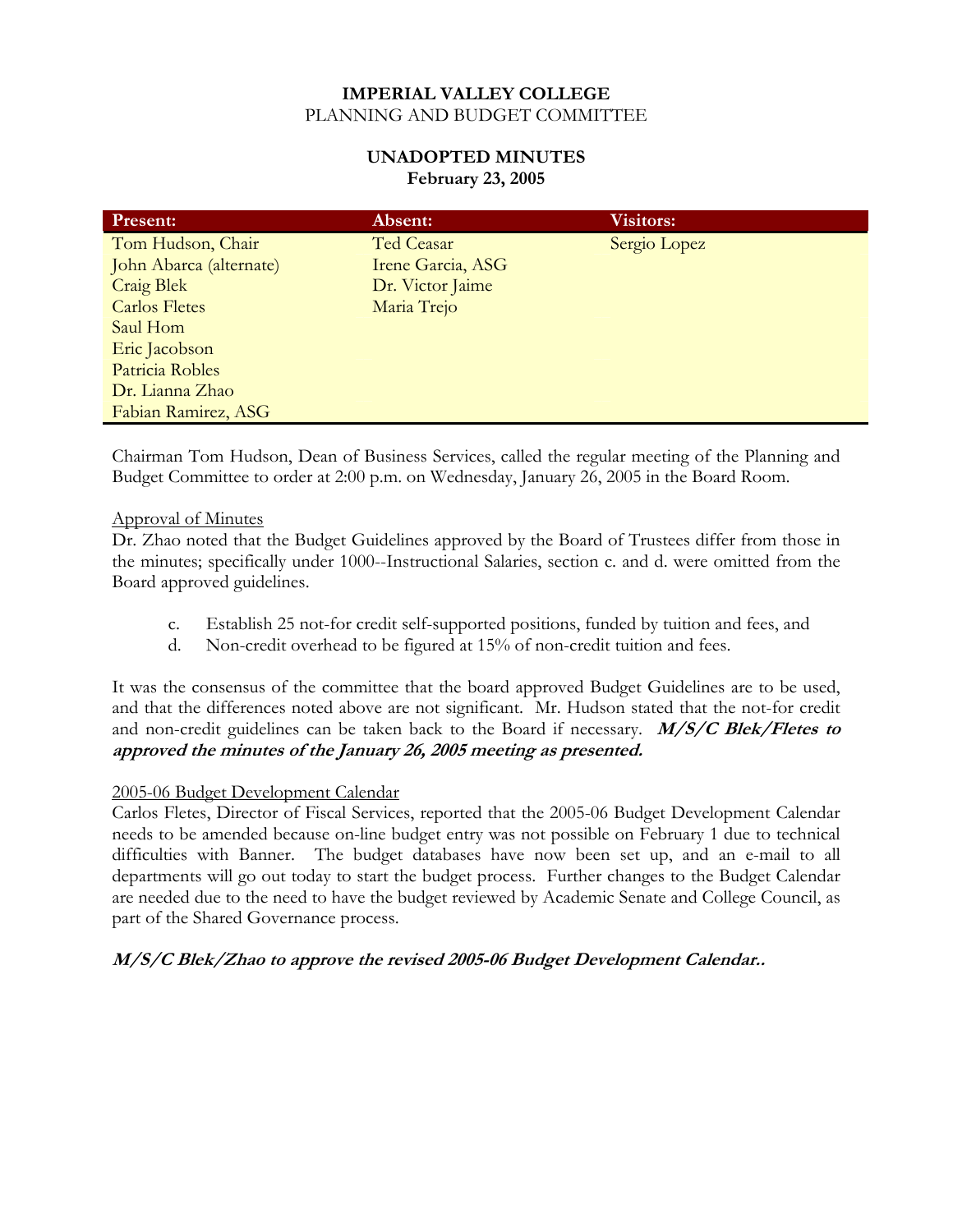# Revised 2005-06 Budget Development Calendar

| 1.  | Review and adoption of Budget Development<br>Calendar by Planning & Budget Committee                                               | November 9, 2004                |
|-----|------------------------------------------------------------------------------------------------------------------------------------|---------------------------------|
| 2.  | Budget Development: cost centers develop<br>budgets, enter budgets on-line, budget meetings<br>held with vice presidents and deans | February 23 – March 23,<br>2005 |
| 3.  | Budget compiled                                                                                                                    | April, 2005                     |
| 4.  | Draft of Budget reviewed by Planning &<br><b>Budget Committee</b>                                                                  | April 27, 2005                  |
| 5.  | Budget adjustments                                                                                                                 | March $-$ April, 2005           |
| 6.  | <b>Budget balanced by Arena</b>                                                                                                    | May $2 - 3$ , 2005              |
| 7.  | <b>Budget presented to Academic Senate</b>                                                                                         | May 4, 2005                     |
| 8.  | <b>Budget presented to College Council</b>                                                                                         | May 16, 2005                    |
| 9.  | Final review by Planning & Budget Committee<br>and recommendation for adoption forwarded to<br>Superintendent/President            | May 25, 2005                    |
| 10. | Tentative Budget presented to the Board of<br>Trustees (must be adopted by June 30)                                                | June 21, 2005                   |
| 11. | Adjustments to budget based on adoption of<br><b>State Budget</b>                                                                  | July, 2005                      |
| 12. | Review of Final Budget by Planning & Budget<br>Committee, Academic Senate and College<br>Council                                   | <b>August, 2005</b>             |
| 13. | Final Budget presented to Board of Trustees                                                                                        | by September $15, 2005$         |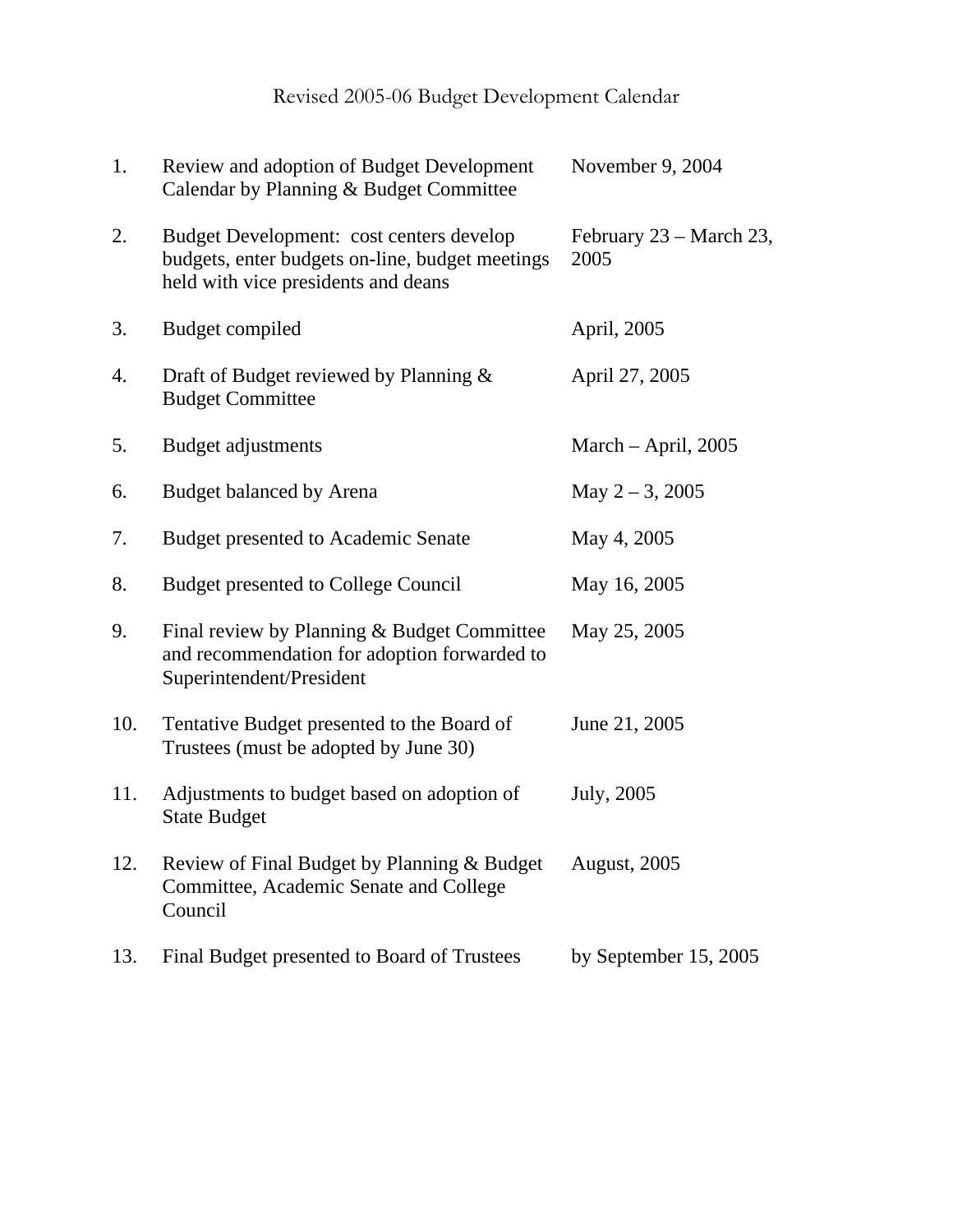## Use of American Express Cards

Jan Magno proposed allowing the use of American Express cards for purchasing goods and services, particularly in order to take advantage of purchasing on-line. Some possible areas of concern discussed by the committee were: follow-up on damaged merchandise, inventory control and tracking of goods, and tracking and reporting of use tax on out-of-state purchases. John Abarca reminded the committee that the decentralization of the Purchasing Department is on a trial basis, and needs to be revisited. **M/S/C Magno/Blek (abstain: Robles, Abarca) to recommend that the District policy for use of American Express cards be changed to allow the purchase of supplies and equipment on a trial basis for Spring 2005, and that the procedure be reevaluated at the end of the year.** 

## Half-time Position for Parking Control

Carlos Fletes presented a hiring request for a half-time, 10-month, Parking Control Technician, to work Monday through Friday from 4:00 to 8:00 p.m., to accommodate the needs of students at night. The Admissions Department no longer issues parking stickers, or collects money so there are no parking services available in the evenings. Funding for the position would be from Parking Funds; however, the position is not considered strictly categorical and is not contingent upon funding. It was his understanding that all new (non-categorical) positions need to be approved by the Planning & Budget Committee. Eric Jacobson asked about the status of the parking study, and Mr. Hudson replied that with the passage of the bond issue, the architect has been charged with addressing parking issues as part of the overall project. Tom Hudson proposed doing away with parking stickers and citations; he stated that parking issues were a major source of complaints from the community. Parking generates about \$185,000 in revenue, and pays for the salaries of three classified positions, as well as student parking lot attendants and parking expenses, such as striping the lots and buying stickers. Eric Jacobson stated that "free parking" was not on the agenda, and would have to be discussed at the next committee meeting. **M/S/C Blek/Magno to approve a half-time Parking Control Position.** 

## Title V Grant

Dr. Lianna Zhao informed the committee that Title V cooperative grant is being developed to expand educational opportunities for Hispanic students in the areas of general biology, computer science and nursing. The 5-year grant would be for \$3.5 million.

## Other

Eric Jacobson asked for additional information about the 25 classified positions agreed to by administration and CSEA. Tom Hudson stated that he will ask Dr. Boenheim to send the list of positions to the committee, along with the preliminary pricing (estimated at \$685,000 plus benefits). The committee asked how the new positions were selected, what departments they were in, and if the positions were to be included in the 2005-06 budget. Tom Hudson stated that more information will be available in the next couple of weeks.

Tom Hudson informed the committee that the Board of Trustees has approved a \$5,000 contract with a consulting firm to assist the College with lobbying for equalization. The transfer will be from the Reserve Fund.

Meeting adjourned at 3:05 p.m.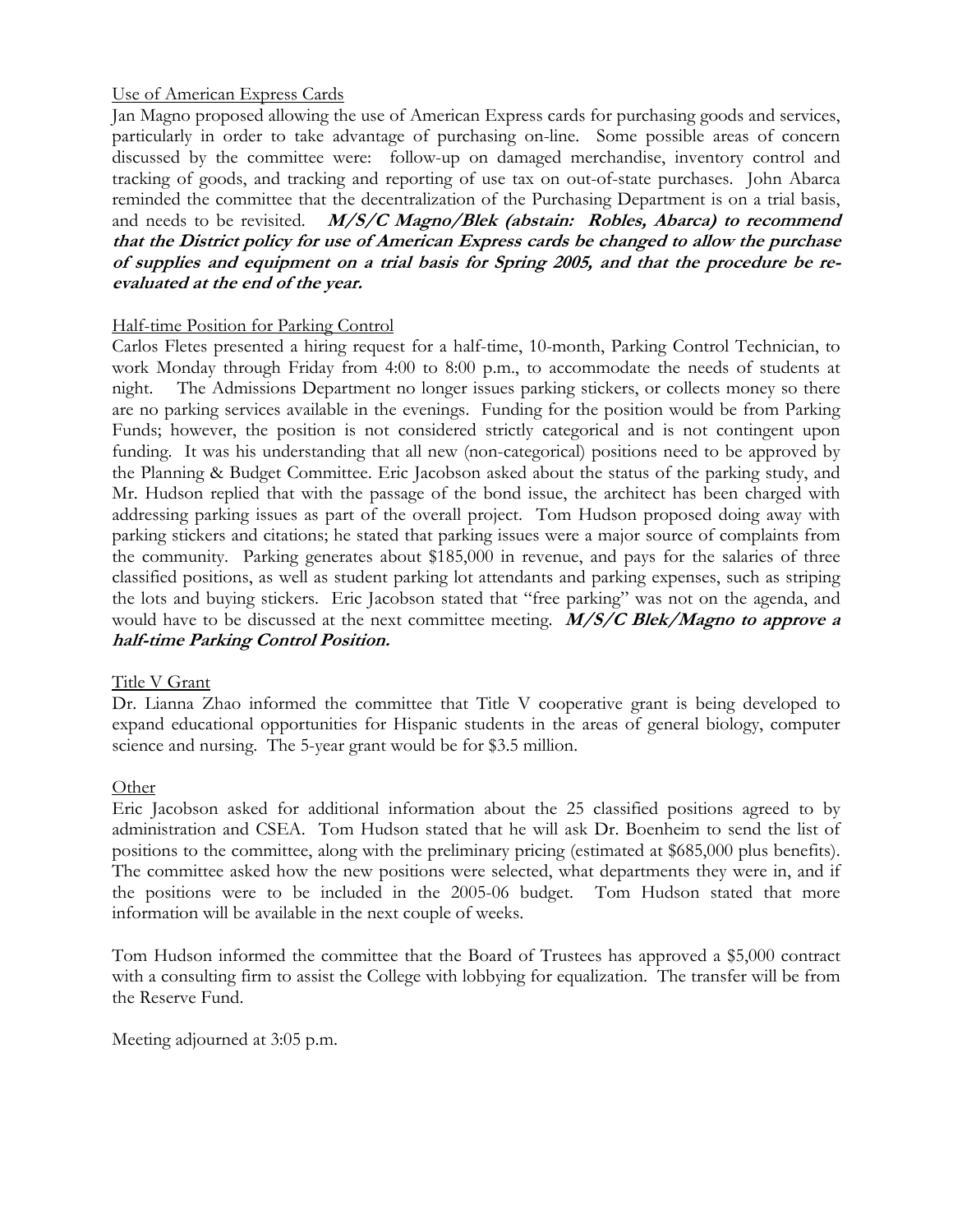## **UNADOPTED MINUTES January 26, 2005**

| <b>Present:</b>         | Absent:           | <b>Visitors:</b>    |
|-------------------------|-------------------|---------------------|
| Tom Hudson, Chair       | Irene Garcia, ASG | Dr. Marion Boenheim |
| John Abarca (alternate) | Maria Trejo       | Mary Kay Borchard   |
| Craig Blek              |                   | Eileen Buckel       |
| Ted Ceasar              |                   | Dawn Chun           |
| <b>Carlos Fletes</b>    |                   | Laurie Franks       |
| Saul Hom                |                   | Dr. Kendra Jeffcoat |
| Eric Jacobson           |                   | Carol Lee           |
| Dr. Victor Jaime        |                   | Dr. Paul Pai        |
| Patricia Robles         |                   | Efrain Silva        |
| Dr. Lianna Zhao         |                   |                     |
| Jeanette Navarro, ASG   |                   |                     |

Chairman Tom Hudson, Dean of Business Services, called the regular meeting of the Planning and Budget Committee to order at 2:00 p.m. on Wednesday, January 26, 2005 in the Board Room.

# **M/S/C Zhao/Fletes to approved the minutes of the December 15, 2004 as amended.**

#### New Budget Process

Mr. Hudson reviewed the proposed 2005-06 Budget Process, as presented to College Council. The committee suggested revisions as shown in italics:

## **2005-06 BUDGET PROCESS**

- 1. Executive Council Prepares Budget Guidelines
- 2. Planning and Budget Committee Approves Guidelines
- 3. Academic Senate Approves Guidelines
- **4. College Council Approves Guidelines**
- 5. Board Adopts Budget Guidelines
- 6. Budget Prepared Using Budget Guidelines
	- a. Department Chairs Prepare Budget
	- b. Deans and Vice Presidents Approve Budget
- 7. Budget Reviewed by Arena
	- a. President's Cabinet
	- b. Union Leadership
	- c. Vice Presidents
	- d. Deans
	- **e. Department Chairs**
	- f. Directors
	- g. Coordinators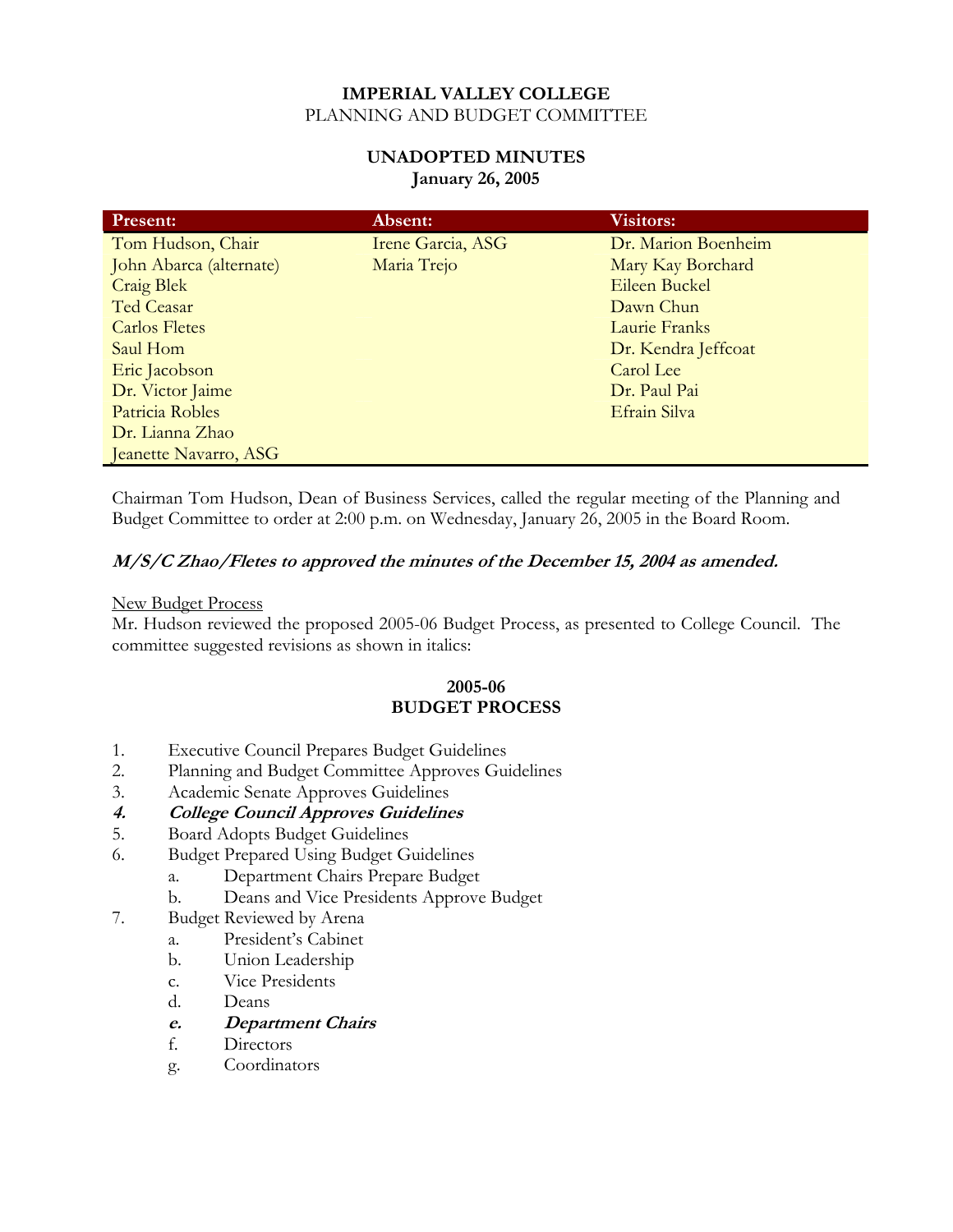- 8. Budget Balanced by Arena
- 9. Budget Approved by Planning and Budget Committee
- 10. **Budget Approved by Academic Senate**
- 11. Budget Approved by College Council
- 12. Budget Recommendation Forwarded to Board

Arena Budgeting: The committee suggested having a scheduled time for each budget review so that Division Chairs can be present. The committee also discussed the possibility of Division Chairs being given leave to attend the Arena budgeting process. Mr. Hudson emphasized the need for arena participants to be present throughout the process in order to learn about the budget as a whole. **M/S/C Jacobson/Zhao to approve the revised Budget Process.** 

## Five-Year Budget Forecast

Mr. Hudson reviewed his five-year budget forecast:

- 1. Revenue must increase to meet Strategic Planning Goals.
- 2. Revenue must increase to balance current revenue with current expenses.
- 3. "Entropy rules"--resources must be replenished, or decline is inevitable. There are statewide growth limits that will be funded and are variable.
- 4. During periods of economic decline, enrollment increases naturally.
- 5. During periods of economic expansion, enrollment decreases naturally.
- 6. The very best time to grow is when there are funds available for growth and when the statewide system is declining in enrollment.
- 7. Currently, there is modest economic expansion and significant enrollment declines.
- 8. Now is the very best time to grow (over the next 3-5 years), and be relatively assured of payment from the State.
- 9. Assumption #1 is that a 25% increase in faculty per year will result in a 15% increase in enrollment paid for at \$3,800 per FTES.
- 10. Assumption #2 is that Expenses increase by 8% in 2005-06, and 5% a year thereafter.
- 11. Assumption #3 is that the new growth faculty will cost \$1.2 million per year and generate \$4 million per year. The first year expense to come from undesignated reserve.
- 12. Assumption #4 is that if the State does not pay the full \$3,800 per Growth FTES each, that Basic Skill revenue will be generated at the same rate as currently or 50% of the FTES rate.

## Growth Forecast

Mr. Hudson presented three scenarios for growth over the next three years, based on growth of 15% in 2004-05, 15% in 2005-06, and 7% in 2006-07. Forecast #1 assumes that the College is paid for overcap growth in the first year (\$4 million), and Basic Skills of \$2 million in 2005-06, and \$3 million in year 2006-07. Further that in 2005-06 overcap growth, COLA and growth from 2004-05, become part of the base. Mr. Hudson stated that the College is on target for 15% growth this year.

Forecast #2 assumes that the College is paid for overcap growth in 2004-05 and 2005-06.

Forecast #3 is the most conservative, with no overcap growth, but Basic Skills funding of \$2 million 2005-06 and \$4 million in 2006-07.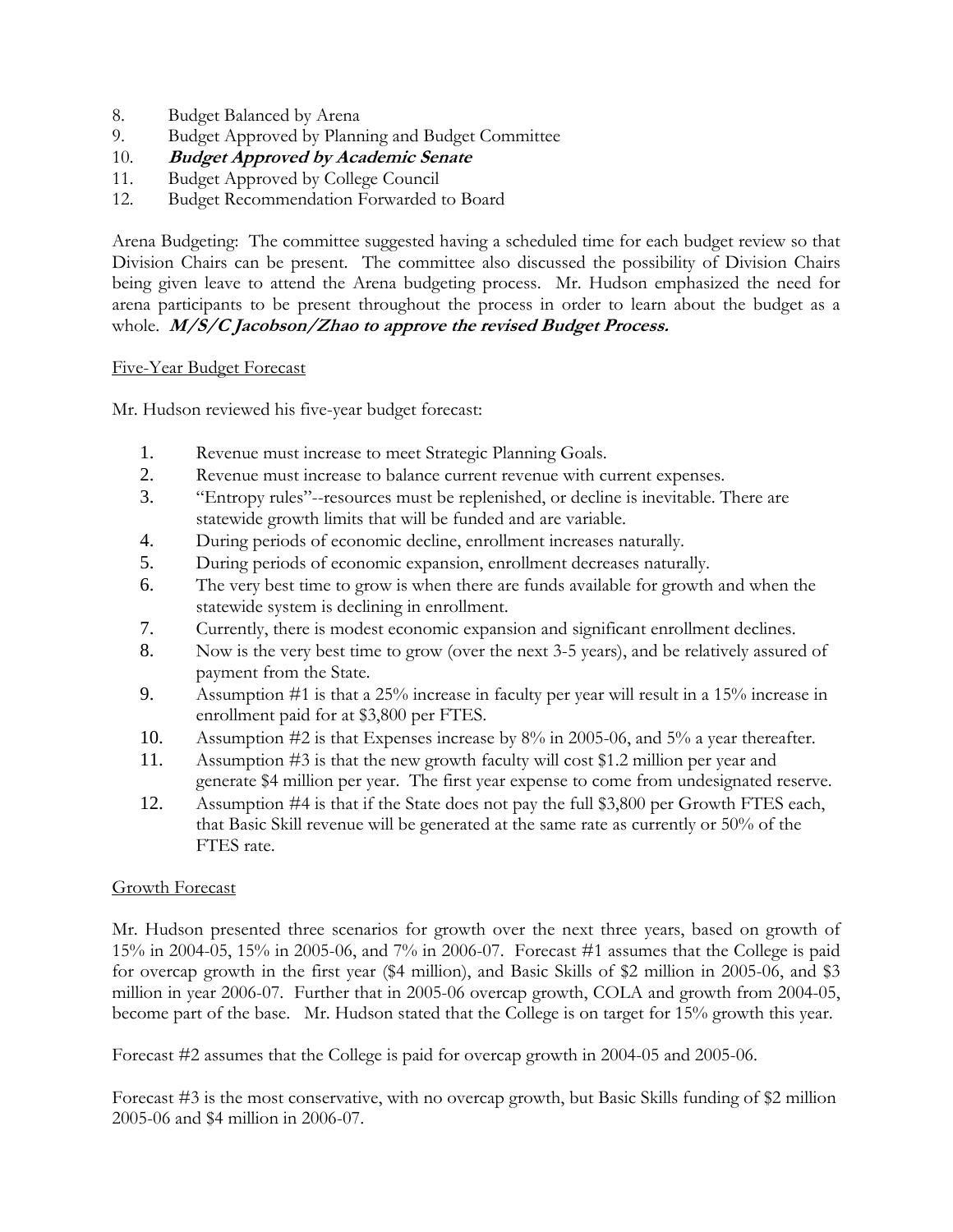| <b>FORECAST #1</b>                  | 15%        | 15%        | $7\%$      |
|-------------------------------------|------------|------------|------------|
|                                     | 2004-05    | 2005-06    | 2006-07    |
| <b>Beginning Balance</b><br>Federal | 3,741,687  | 6,740,000  | 9,300,000  |
| State                               |            |            |            |
| Apportionment                       | 13,631,082 | 19,000,000 | 20,040,000 |
| <b>COLA</b>                         | 502,632    | 590,000    | 600,000    |
| Growth                              | 357,802    | 450,000    | 460,000    |
| <b>Over Cap Growth</b>              | 4,000,000  |            |            |
| Equalization                        | 511,764    |            |            |
| <b>Basic Skills</b>                 | 333,540    | 2,000,000  | 3,000,000  |
| Lottery                             | 614,250    | 600,000    | 600,000    |
| PFE                                 | 847,135    | 850,000    | 850,000    |
| Other State                         | 1,173,541  | 1,200,000  | 1,200,000  |
| <b>Local Fees</b>                   | 1,186,744  | 1,200,000  | 1,200,000  |
| <b>Property Taxes</b>               | 5,697,768  | 5,800,000  | 5,900,000  |
| Net Beg. $Bal + Rev$                | 32,597,945 | 38,430,000 | 43,150,000 |
|                                     |            |            |            |
| Expenses                            | 25,856,251 | 27,930,000 | 30,520,000 |
| New Growth & Faculty                |            | 1,200,000  | 360,000    |
| <b>Ending Balance</b>               | 6,741,694  | 9,300,000  | 12,270,000 |
|                                     |            |            |            |
| <b>FORECAST #2</b>                  | 15%        | 15%        | $7\%$      |
|                                     | 2004-05    | 2005-06    | 2006-07    |
| <b>Beginning Balance</b>            | 3,741,687  | 6,740,000  | 9,300,000  |
| Federal                             |            |            |            |
| State                               |            |            |            |
| Apportionment                       | 13,631,082 | 19,000,000 | 20,040,000 |
| <b>COLA</b>                         | 502,632    | 590,000    | 600,000    |
| Growth                              | 357,802    | 450,000    | 460,000    |
| <b>Over Cap Growth</b>              | 4,000,000  | 4,000,000  |            |
| Equalization                        | 511,764    |            |            |
| <b>Basic Skills</b>                 | 333,540    | $\theta$   | 1,000,000  |
| Lottery                             | 614,250    | 600,000    | 600,000    |
| PFE                                 | 847,135    | 850,000    | 850,000    |
| Other State                         | 1,173,541  | 1,200,000  | 1,200,000  |
| <b>Local Fees</b>                   | 1,186,744  | 1,200,000  | 1,200,000  |
| <b>Property Taxes</b>               | 5,697,768  | 5,800,000  | 5,900,000  |
| Net Beg. $Bal + Rev$                | 32,597,945 | 40,430,000 | 41,150,000 |
|                                     |            |            |            |
| Expenses                            | 25,856,251 | 27,930,000 | 30,520,000 |
| New Growth & Faculty                |            | 1,200,000  | 360,000    |
| <b>Ending Balance</b>               | 6,741,694  | 11,300,000 | 10,270,000 |
|                                     |            |            |            |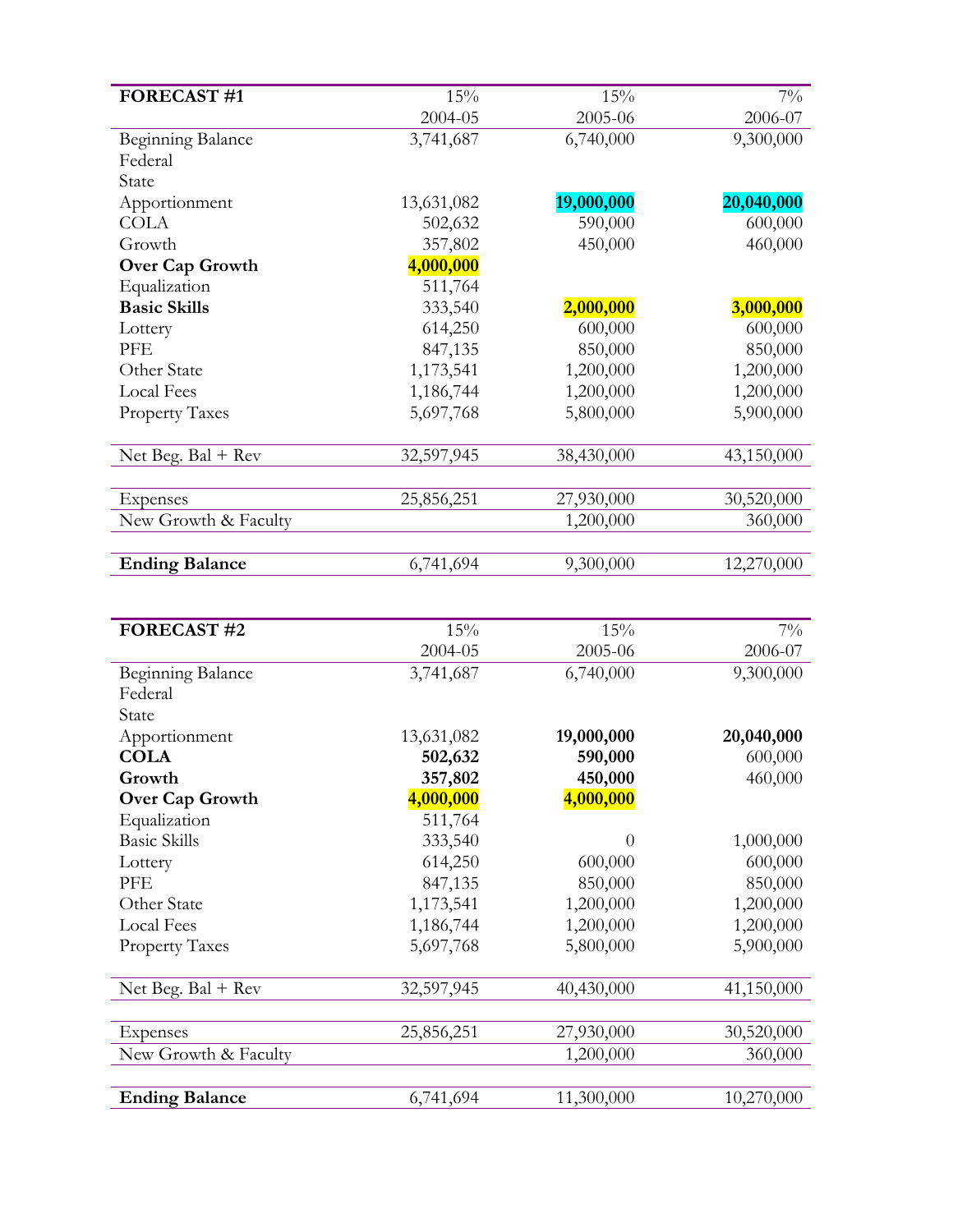| <b>FORECAST#3</b>     | 15%        | 15%                  | $7\%$               |
|-----------------------|------------|----------------------|---------------------|
|                       | 2004-05    | 2005-06              | 2006-07             |
| Beginning Balance     | 3,741,687  | 6,740,000            | 9,300,000           |
| Federal               |            |                      |                     |
| State                 |            |                      |                     |
| Apportionment         | 13,631,082 | $\ast$<br>14,491,516 | 15,531,516<br>*     |
| <b>COLA</b>           | 502,632    | 590,000              | 600,000             |
| Growth                | 357,802    | 450,000              | 460,000             |
| Over Cap Growth       |            |                      |                     |
| Equalization          | 511,764    |                      |                     |
| <b>Basic Skills</b>   |            | 2,000,000            | 4,000,000           |
| Lottery               | 614,250    | 600,000              | 600,000             |
| PFE                   | 847,135    | 850,000              | 850,000             |
| Other State           | 1,173,541  | 1,200,000            | 1,200,000           |
| <b>Local Fees</b>     | 1,186,744  | 1,200,000            | 1,200,000           |
| <b>Property Taxes</b> | 5,697,768  | 5,800,000            | 5,900,000           |
|                       |            |                      |                     |
| Net Beg. $Bal + Rev$  | 28,264,405 | 33,921,516           | 39,641,516          |
|                       |            |                      |                     |
| Expenses              | 25,856,251 | 27,930,000           | 30,520,000          |
| New Growth & Faculty  |            | 1,200,000            | 360,000             |
|                       |            |                      |                     |
| <b>Ending Balance</b> | 2,408,154  | 4,791,516<br>$\ast$  | 8,761,516<br>$\ast$ |

## **\* Corrected 1/31/05: 2005-06 and 2006-07 Apportionment and Ending Balance**

Eric Jacobson asked that the committee review the allocation of Lottery funds. Carlos Fletes stated that Lottery money is used for utilities and instructional supplies, and the amount of funding remains fairly flat. It was agreed to discuss Lottery funds at a future meeting.

## 2005-06 Budget Guidelines

The committee discussed whether the increase in faculty has resulted in 15% growth, and the need for additional support staff and infrastructure. Dr. Jeffcoat stated that classrooms are full Monday through Thursday, so emphasis will be on Friday, Saturday and Extended Campus classes. Carol Lee stated that the proposed Compressed Calendar will also impact support staff.

Eric Jacobson proposed postponing approving the Budget Guidelines until the District has addressed Classified staffing issues. Eileen Buckel stated that she is including increased staffing in her Program Review. Carlos Fletes stated that the budget is a road map, and that discussions regarding staffing can continue at the negotiations table. Bargaining units can always re-negotiate based on the amount available in the District reserve. There is a need for the budget process to start as soon as possible. Dr. Pai urged the committee to move forward with the budget process.

## **M/S/C Abarca/Jaime to approve the Budget Guidelines with the added provision that the District will work with CSEA to determine the support services needs of the District.**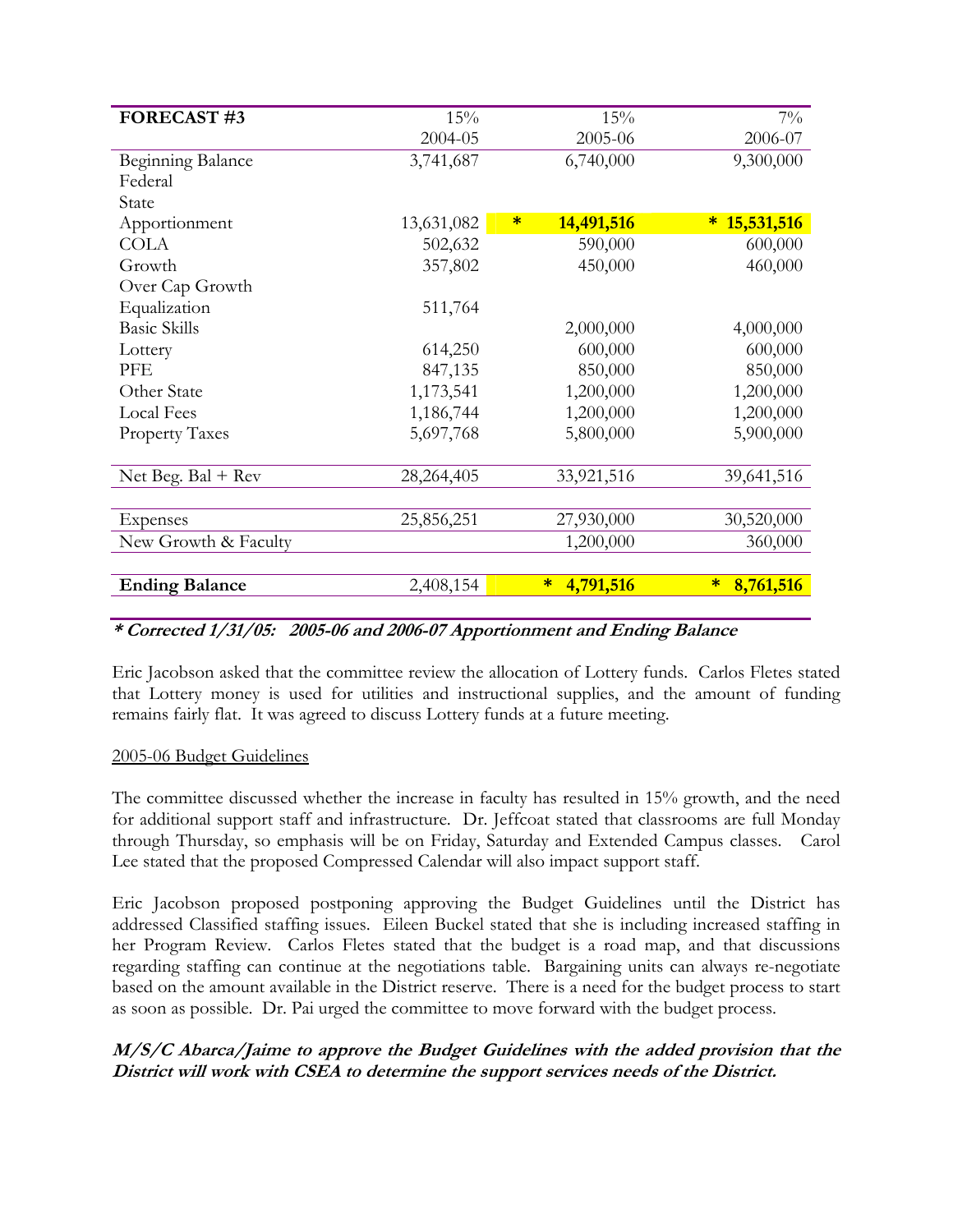# **2005-06 BUDGET GUIDELINES**

- 1000 Instructional Salaries to be budgeted by Human Resources, Business Services and Cost Centers. Departments are to schedule time with Human Resources to verify positions and salary amounts.
	- a. Increase instructional positions by 25
	- b. C&I to determine specific instructional allocations based on verified demand and classroom quotas.
	- c. Establish 25 not-for-credit self-supported positions, funded by tuition and fees.
	- d. Non-credit overhead to be figured at 15% of non-credit tuition and fees.
	- e. Increase salaries subject to final negotiations.
- 2000 Increase Classified Salaries subject to final negotiations a. **Increase in support staff to be discussed by Administration and CSEA**
- 3000 Increase Fringe Benefits subject to final negotiations
- 4000 Supplies and Equipment Increase 8% from 2004-05
- 5000 Services Increase 8% from 2004-05
- 6000 Capital Outlay will be budgeted by Budget and Planning Committee.

#### Beverage Contract

Laurie Franks reported on bids received from Coke and Pepsi. The contract will be administered by Student Affairs, with revenue (less energy costs) going to ASG. **M/S/C Blek/Jaime to recommend approval of a full service beverage contract with Coca-Cola.** 

Meeting adjourned at 3:25 p.m.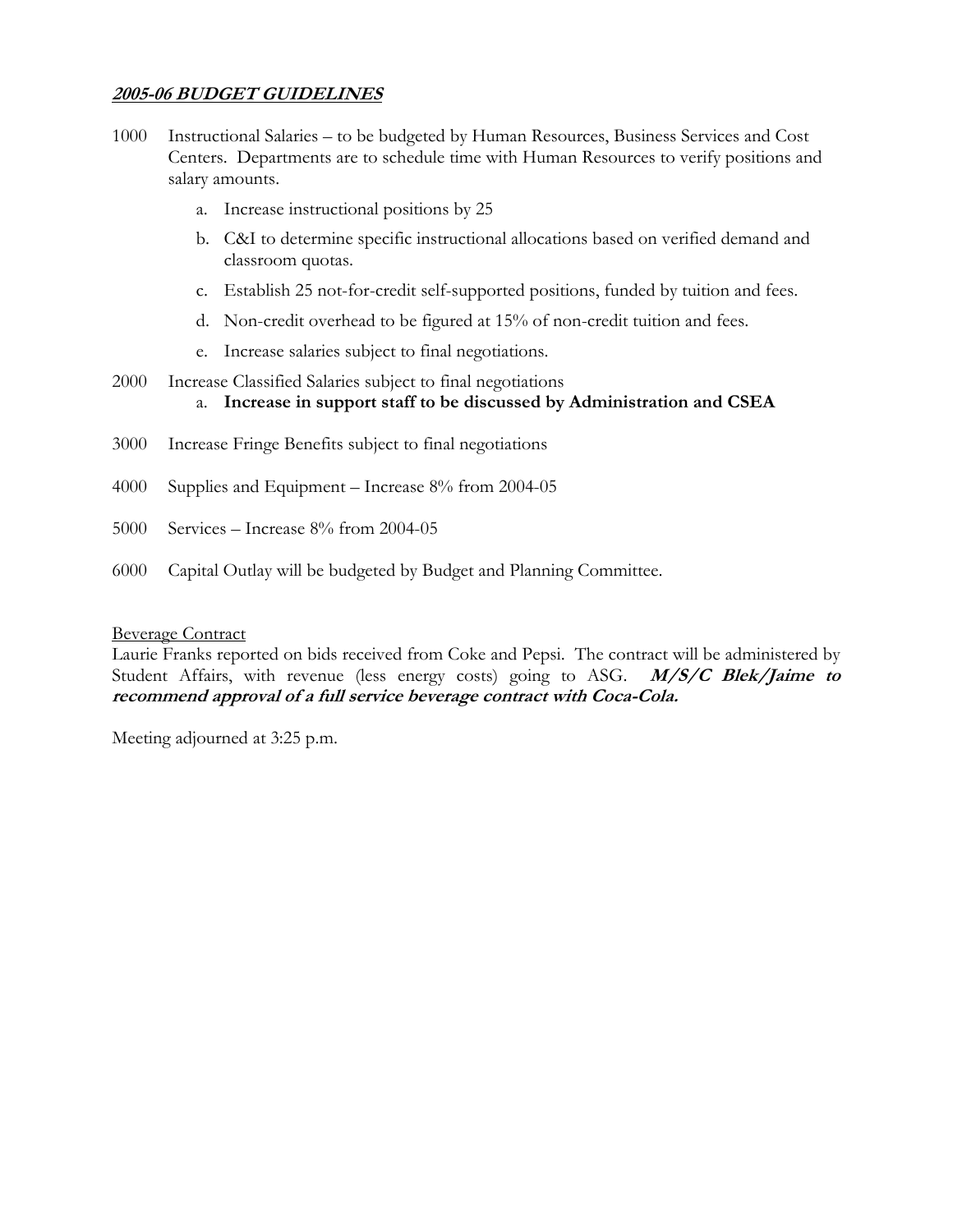#### **UNADOPTED MINUTES December 15, 2004**

| <b>Present:</b>               | Absent:           | <b>Visitors:</b> |
|-------------------------------|-------------------|------------------|
| Tom Hudson, Chair             | <b>Craig Blek</b> | Dawn Chun        |
| John Abarca (for Maria Trejo) | Irene Garcia, ASG | Laurie Franks    |
| Ted Ceasar                    | Dr. Victor Jaime  |                  |
| <b>Carlos Fletes</b>          | Maria Trejo       |                  |
| Saul Hom                      |                   |                  |
| Eric Jacobson                 |                   |                  |
| Jan Magno (for Victor Jaime)  |                   |                  |
| Patricia Robles               |                   |                  |
| Dr. Lianna Zhao               |                   |                  |

Chairman Tom Hudson, Dean of Business Services, called the special meeting of the Planning and Budget Committee to order at 1:00 p.m. on Tuesday, December 15, 2004 in the Board Room.

## CAPITAL EQUIPMENT

The committee reviewed a summary of the five year equipment replacement requests submitted by various departments:

| Fiscal Year | Equipment  | Computers  | <b>Student Computers</b> | Total        |
|-------------|------------|------------|--------------------------|--------------|
| 2004-05     | 520,291.41 | 147,656.73 | 72,400.00                | 740,348.14   |
| 2005-06     | 421,280.72 | 62,100.00  | 53,100.00                | 536,480.72   |
| 2006-07     | 193,579.31 | 51,600.00  | 38,424.00                | 283,603.31   |
| 2007-08     | 197,849.00 | 32,700.00  | 2,400.00                 | 232,949.00   |
| 2008-09     | 439,826.00 | 11,900.00  | 0.00                     | 451,726.00   |
|             |            |            | <b>Estimated Total</b>   | 2,245,107.17 |

Computers requested for 2004-05 include 73 desktops and six laptops for faculty and staff, and 141 desktops and 43 laptops for students. Laurie Franks, Director of Purchasing, informed the committee that ITAC has requested that the college purchase computers through Dell. Eric Jacobson questioned why no equipment requests were listed for the Behavioral/Social Science Division. Laurie Franks responded that the division chair and division secretary said they did not have time to prepare an equipment request.

## **M/S/C Magno/Fletes (abstain: Jacobson) to approve the 2004-05 equipment purchases as presented, in the amount of \$740,348.14.**

## Fixed Assets

Carlos Fletes, Director of Fiscal Services, reported that the College will be using a new account 6590 for equipment costing \$5,000 or more (on an individual basis), and with a useful life of one year or more. Items costing less than \$5,000 will use the 6490 account code. This change is in order to comply with GASB 34 regarding capitalization of equipment.

# *M/S/C Fletes/Zhao to approve the minutes of the November 9, 2004 meeting as presented.*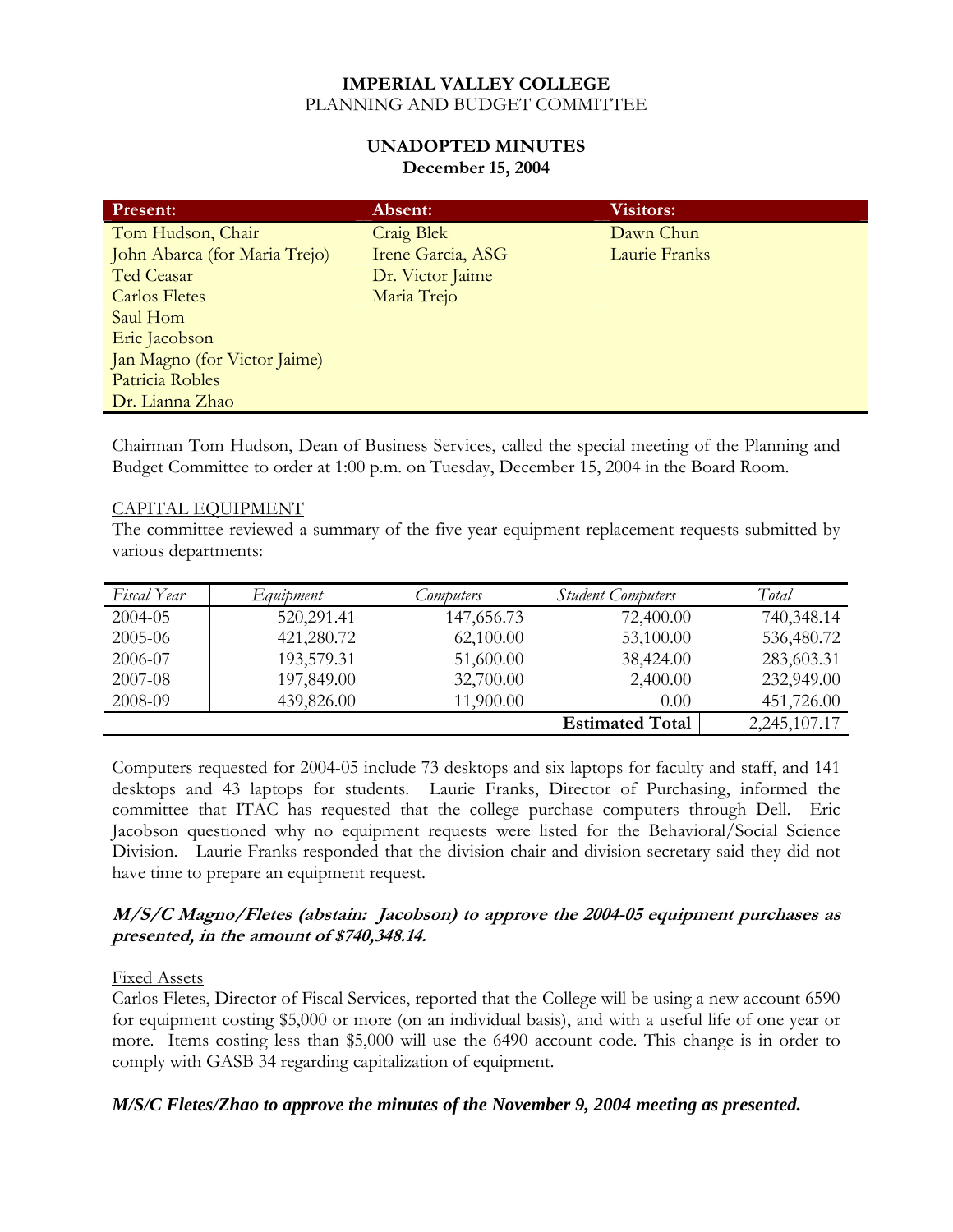## **UNADOPTED MINUTES November 9, 2004**

| <b>Present:</b>             | Absent:           | <b>Visitors:</b>     |
|-----------------------------|-------------------|----------------------|
| Tom Hudson, Chair           | Maria Trejo       | John Abarca          |
| Linda Amidon                | Irene Garcia, ASG | Tom Barrington       |
| Craig Blek                  | Dr. Lianna Zhao   | <b>Frances Beope</b> |
| Dennis Carnes (for L. Zhao) |                   | <b>Kathy Berry</b>   |
| Ted Ceasar                  |                   | Dr. Marion Boenheim  |
| <b>Carlos Fletes</b>        |                   | Mary Kay Borchard    |
| Eric Jacobson               |                   | Eileen Buckel        |
| Dr. Victor Jaime            |                   | Dawn Chun            |
| Patricia Robles             |                   | Cesar Guzman         |
|                             |                   | Saul Hom             |
|                             |                   | Jan Magno            |
|                             |                   | <b>Sherry Zobell</b> |

Chairman Tom Hudson, Dean of Business Services, called the regular meeting of the Planning and Budget Committee to order at 1:00 p.m. on Tuesday, November 9, 2004 in the Board Room.

## **M/S/C Jaime/Blek to approve the minutes of the October 27, 2004 meeting as presented.**

## Bond Implementation Schedule

Tom Hudson presented a schedule for the implementation of the bond issue

- 1. Certification of election results by Imperial County Board of Supervisors
- 2. Certification of Election, resolution declaring intent to reimburse capital expenses from bond proceeds, appointment of Citizen Oversight Committee at November 16, 2004 IVC board meeting
- 3. Prepare Official Statement and Prospectus for sale of bonds, Dec/Jan 2005.
- 4. Begin implementation of Long Range Facilities Plan, Maintenance and Modernization projects for the first five years of the plan--Winter 2004.
- 5. Convene Citizen Oversight Committee to develop Requests for Proposals for bond projects architect. Develop job descriptions for Construction Project management, interview and select architects and construction project management (Nov/Dec 2004).
- 6. Schedule New York City, San Francisco, and Los Angeles meetings with three credit rating agencies, three bond insurance agencies and 75-100 underwriter presentations in December/January 2005. Presentations to be made by Tom Hudson, Dr. Pai, and two board members
- 7. Sell bonds in December/January 2005.
- 8. Develop five-year monthly construction payment draw schedule.
- 9. Reinvest bond proceeds to match draw schedule December/January.
- 10. Hire bond maintenance and modernization crew (approximately 10 to 15), January 2005.
- 11. Set up construction project management office with one Project Manager, two Construction Managers and a Construction Secretary, Spring 2005.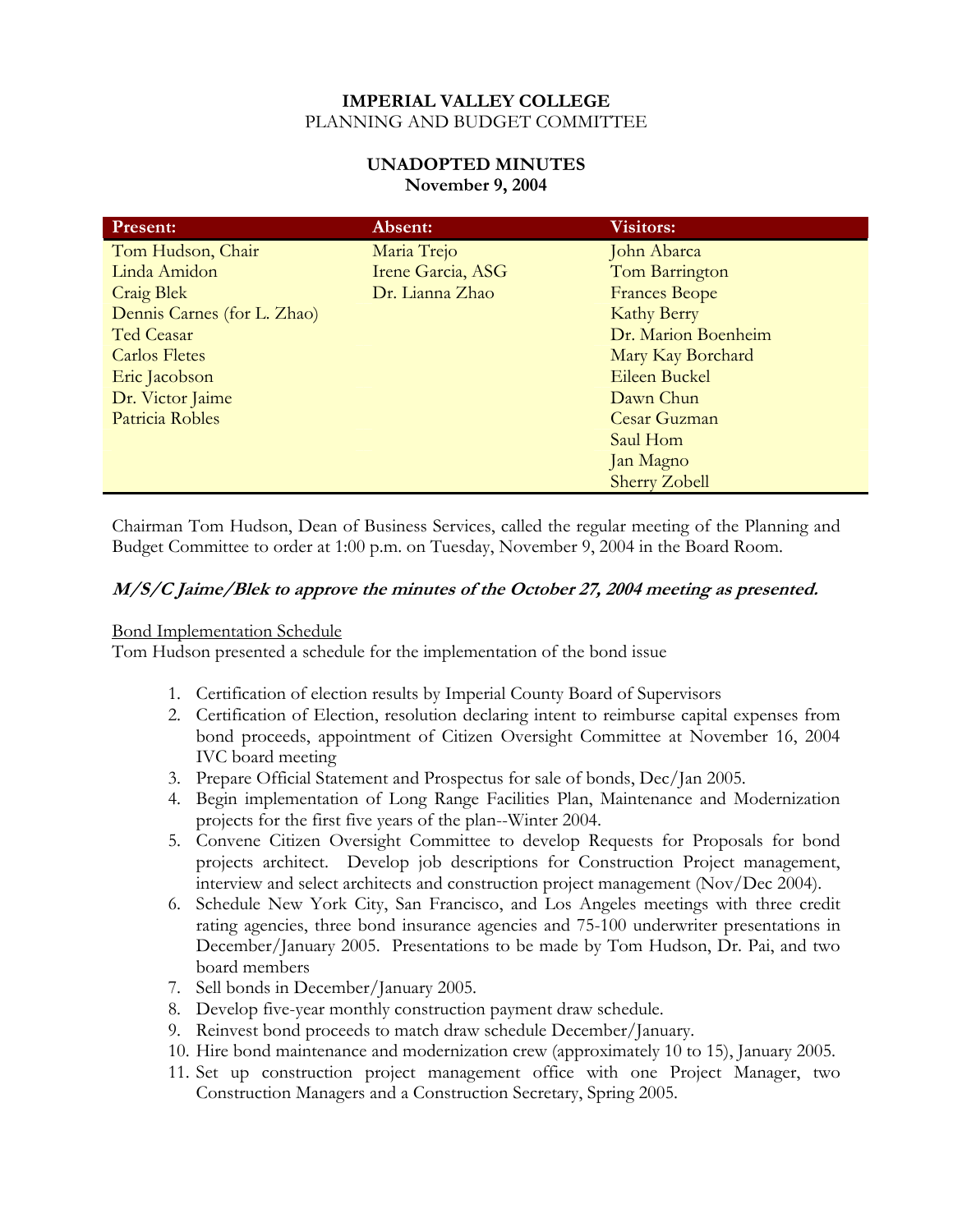- 12. Architect begins design development planning with Science/Math/Engineering and Applied Science Departments using Long Range Facilities Plan scope of work, Winter 2005.
- 13. Architect begins schematic design of Science and Technology Center and Career Technical Building, Summer 2005.
- 14. Architect begins specifications and construction documents, Fall 2005.
- 15. Board approves plans, specifications and authorizes release of bid documents, Winter 2006.
- 16. Capital Projects Purchasing Agent/Contract Administrator advertises for construction bids, Winter 2006
- 17. Bids opened and accepted by Board of Trustees, Winter 2006.
- 18. Construction contracts awarded, Winter 2006.
- 19. Construction begins, Spring 2006.
- 20. Projects completed, Spring 2007
- 21. Occupancy and classes begin Summer/Fall 2007

Questions/comments from the committee included:

- Who will be making the presentations to Bond Rating agencies--Tom Hudson, Dr. Pai, and two board members.
- Is it legal to use bond money to pay salaries--yes, according to legal opinion from Bond Counsel.
- Will the Citizen's oversight committee oversee day to day activities—no.
- What will the Planning & Budgets committee's involvement be in the process?
- Why hire project management staff--complex projects, college can employ a construction management firm or hire its own personnel.
- Is occupancy in Fall 2007 possible?--yes, with good project management and good construction company, design phase should take one year, and one year for construction, the variable is shared governance.
- Will there be two structures?--yes, one for Science of 72,000 square feet, and another structure or complex of structures of 150,000 square feet.

#### Instructional Equipment/Library Materials/Scheduled Maintenance Block Grant

## **M/S/C Jacobson/Jaime to allocate the Block Grant Funds of \$115,000: 75% to Academic Services and 25% to Student Services.**

#### Desert Museum Society, Request for Funding

Tom Barrington, President of the Desert Museum Society asked the committee to help the Desert Museum Society continue the operation of the Southeast Information Center for 2004-05, by providing funding in the amount of \$10,000. The Information Center generates income of \$30,000 -- \$40,000 annually through record searches required for construction projects, but is short of the total needed. The Museum Society is pursuing other funding sources for next fiscal year, and for completing the Museum building.

## **M/S/C Carnes/Jaime (abstain: Jacobson) to approve \$10,000 in funds (transfer from Board Reserve) for Desert Museum operations.**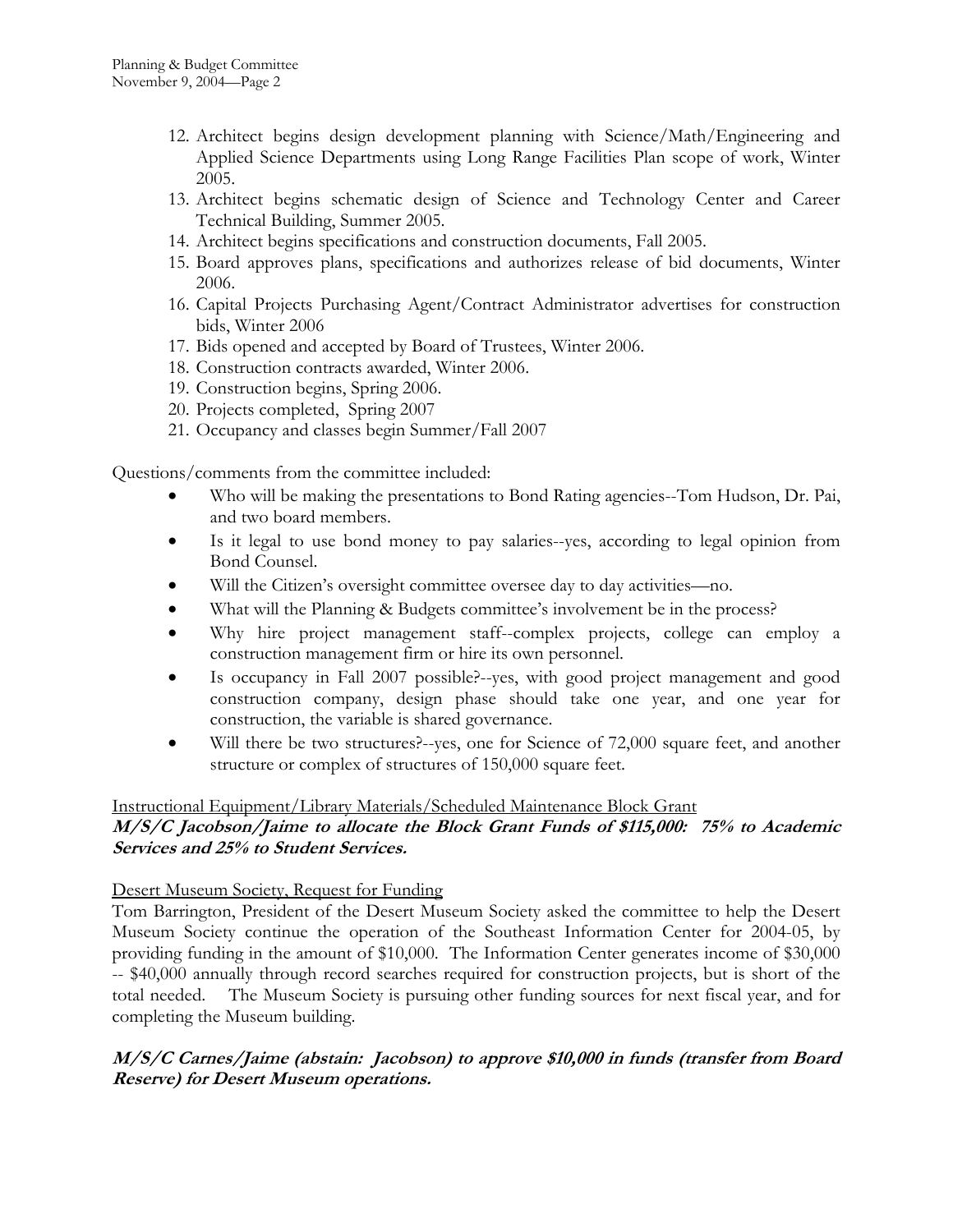## 2005-06 Budget Calendar

Carlos Fletes, Director of Fiscal Services, presented the 2005-06 Budget Calendar, with a start date of February 1, 2005, and completion of on-line entry by Spring Break.

# **M/S/C Jaime/Blek to approve the 2005-06 Budget Calendar as presented.**

|     | 2005-2006                                                                                                                          |                                |  |  |
|-----|------------------------------------------------------------------------------------------------------------------------------------|--------------------------------|--|--|
|     | <b>BUDGET DEVELOPMENT CALENDAR</b>                                                                                                 |                                |  |  |
| 1.  | Planning & Budget Committee reviews the Budget   November 9, 2004<br>Development Calendar                                          |                                |  |  |
| 2.  | Budget Development: cost centers develop budgets,<br>enter budgets on-line, budget meetings held with vice<br>presidents and deans | February 1 – February 25, 2005 |  |  |
| 3.  | Budget is compiled                                                                                                                 | March 2005                     |  |  |
| 4.  | Draft of Budget is reviewed by Planning & Budget<br>Committee                                                                      | March 23, 2005                 |  |  |
| 5.  | Budget adjustments                                                                                                                 | March - April, 2005            |  |  |
| 6.  | Planning & Budget review budget adjustments,<br>forward Budget to College Council                                                  | April 27, 2005                 |  |  |
| 7.  | Budget presented to College Council                                                                                                | May, 2005                      |  |  |
| 8.  | Final review of budget by Planning & Budget<br>committee and recommendation for adoption by<br><b>Board of Trustees</b>            | May 25, 2005                   |  |  |
| 9.  | Tentative Budget is presented to the Board (must be<br>adopted by June 30)                                                         | June 21, 2005                  |  |  |
| 10. | Make adjustments necessary upon adoption of State<br><b>Budget</b>                                                                 | <b>July</b> , 2005             |  |  |
| 11. | Review of Final Budget by Planning & Budget<br>Committee and College Council                                                       | <b>August</b> , 2005           |  |  |
| 12. | Final Budget is presented to Board of approval                                                                                     | by September 15, 2005          |  |  |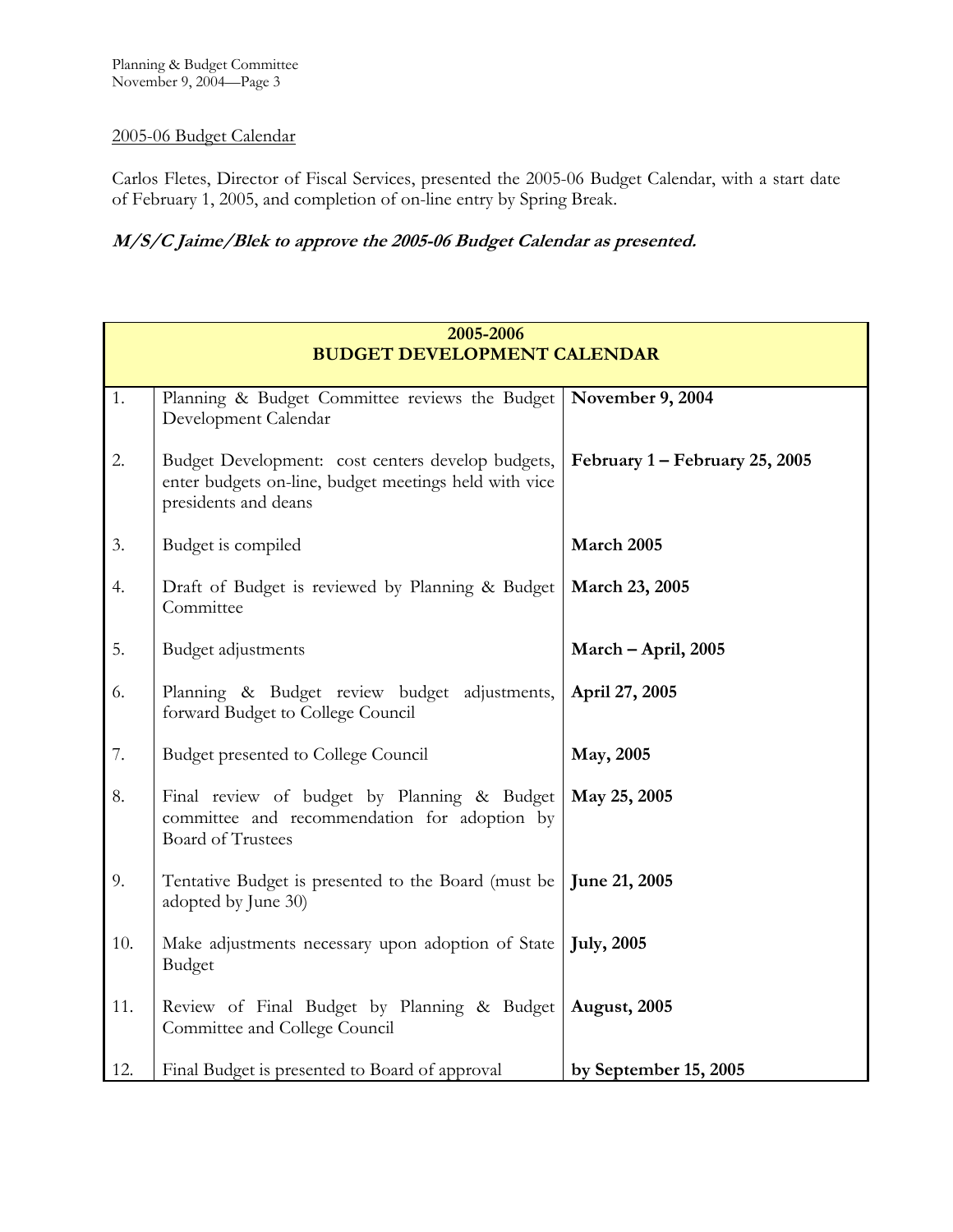## Travel Funding

The committee discussed the method used by departments to budget for travel; in the past a \$400 per staff member formula was used. For 2004-05, no guidelines were specified. Mr. Hudson stated that he preferred not to allocate a specific dollar amount (centralized budgeting), rather he encouraged departments to budget to meet master plan goals in the travel and staff development areas. Mr. Jacobson stated that he would like to review information on travel funding further, and discuss this item at the next meeting.

## Year End Procedures

Mr. Hudson stated that the Business Office is empathetic to departments trying to maximize their categorical funds; however, management of grant monies is necessary to achieve a minimal surplus. He asked the committee's help in establishing a policy for year-end purchases and transfers. He preferred not to have a cut-off date for purchases (the College has used a cut-off date as early as April 15 in the past), but the College would be violating accounting principles by allowing activity beyond June 30 to be charged to the 2004-05 budget.

Carlos Fletes stated, that with Banner, the 2005-06 budget will be open for orders by the first week of June, 2005. Orders that will not arrive by June 30, 2005, must be charged to the 2005-06 budget. The auditors can disallow purchases that violate the accounting principles of services rendered and goods received by the end of the fiscal year (June 30). Salary negotiations for 2004-05 were settled early; therefore; departments should have their funds available in the appropriate accounts, without having to plan for delayed salary increases.

Mr. Fletes stated that the appropriate method of buying goods is through the purchase order process; the American Express cards are meant for district travel.

The committee agreed to discuss year-end guidelines further at the next committee meeting.

Meeting adjourned at 2:00 p.m.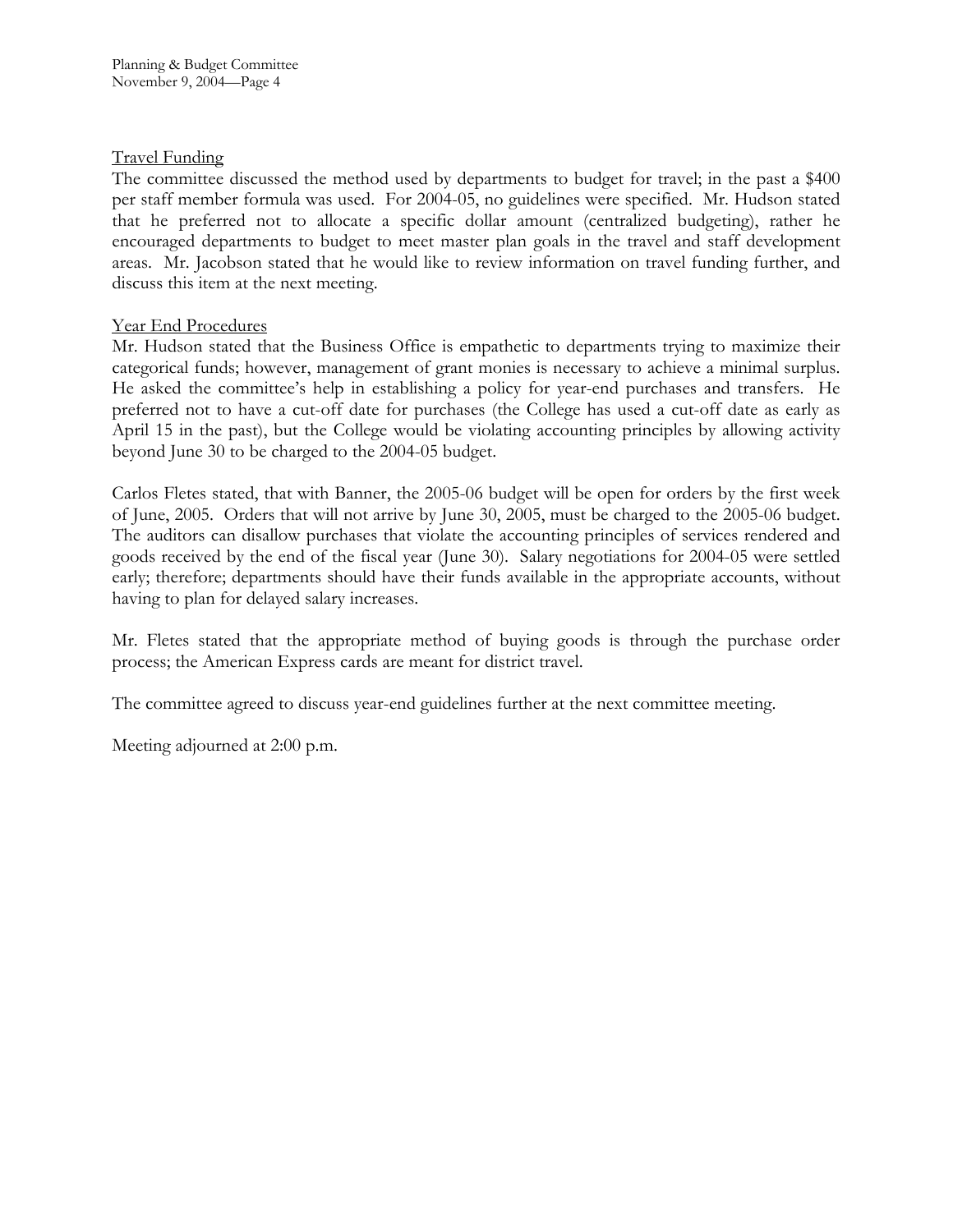## **UNADOPTED MINUTES October 27, 2004**

| <b>Present:</b>             | Absent:         | <b>Visitors:</b>    |
|-----------------------------|-----------------|---------------------|
| Tom Hudson, Chair           | Linda Amidon    | John Abarca         |
| Craig Blek                  | Dr. Lianna Zhao | Dr. Marion Boenheim |
| Dennis Carnes (for L. Zhao) |                 | Eileen Buckel       |
| Ted Ceasar                  |                 | Dawn Chun           |
| Carlos Fletes               |                 | Laurie Franks       |
| Irene Garcia, ASG           |                 | Suzanne Gretz       |
| Saul Hom (for L. Amidon)    |                 | Cesar Guzman        |
| Eric Jacobson               |                 | Sergio Lopez        |
| Dr. Victor Jaime            |                 | Jan Magno           |
| Patricia Robles             |                 |                     |
| Maria Trejo                 |                 |                     |

Chairman Tom Hudson, Dean of Business Services, called the regular meeting of the Planning and Budget Committee to order at 2:00 p.m. on Wednesday, October 27, 2004 in the Board Room.

## **M/S/C Garcia/Fletes to approve the minutes of the September 22, 2004 meeting as presented.**

## Remarks from the Chair

Tom Hudson stated that there were two no votes at the last meeting on the motion to approve the budget; he met with Patty Robles and Eric Jacobson to discuss their concerns which were: not enough time to review the budget, confusion over budget reductions and trust and confidence issues. Mr. Hudson stated that there were no budget reductions and noted that the Tentative and Adopted budgets were the same except for the transfers from contingency made during the summer, and reported to the committee by Carlos Fletes.

Mr. Hudson read the *President's Message* from the adopted budget to the committee.

He asked the committee to pay attention to the report on budget transfers.

Mr. Hudson informed the committee that the agenda is being posted to the website, and asked the committee's help in limiting the addition of agenda items once the agenda is posted. He noted the addition of one agenda item at the request of Dawn Chun: Title V Grant.

#### Growth Allocation Model

Mr. Hudson presented the draft Growth Allocation Model he developed (as requested by the President); he asked for volunteers to "put more flesh" on the model. The model is meant to be a guide for future growth. The model has been presented to College Council, the Board of Trustees and Administrative Council.

 Eric Jacobson asked about the change in the number of counselors in the report; it was explained that the counselors who are categorically funded, and the student served by those categorically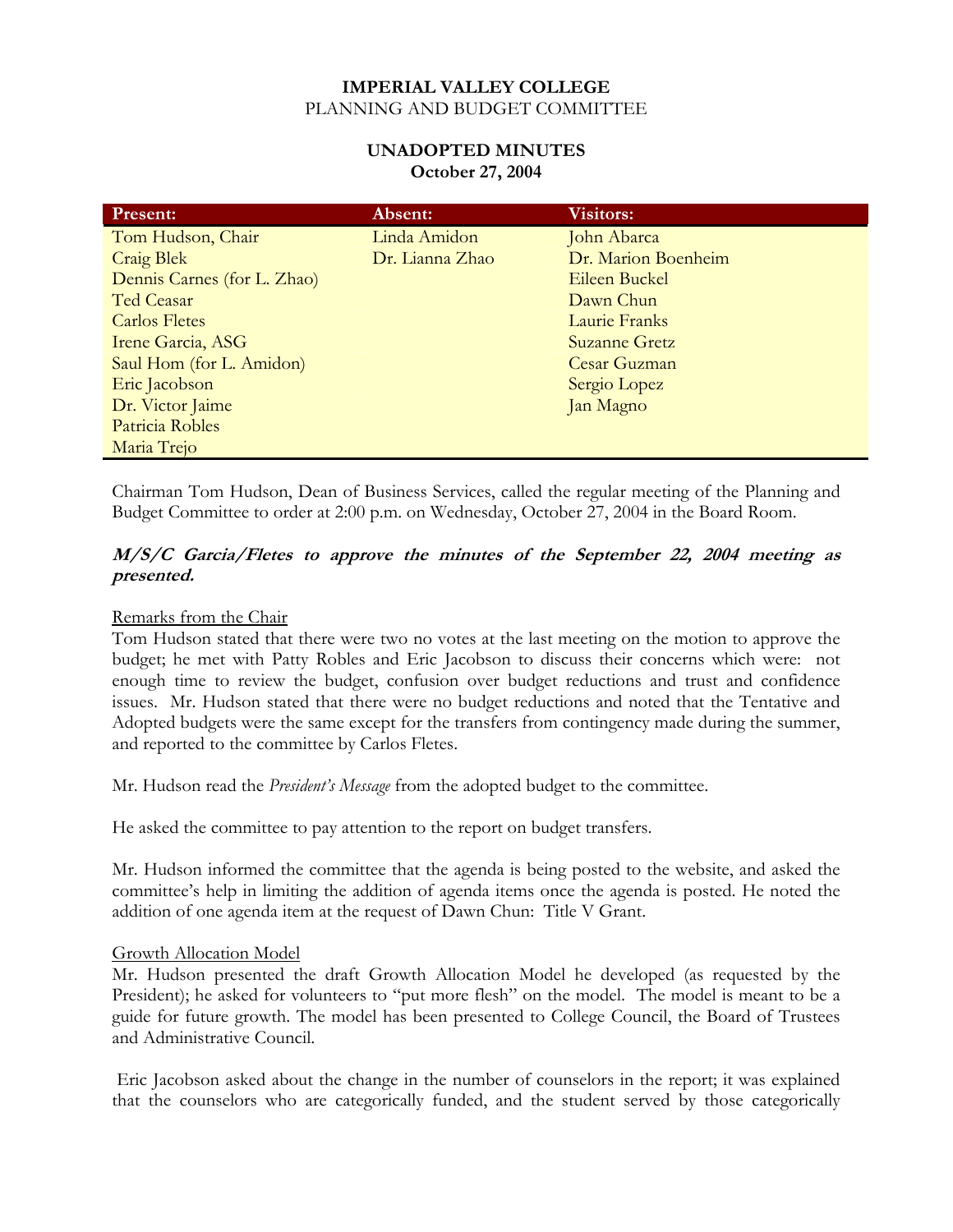funded counselors have to be taken out of the calculation. The counselor/student ratio for IVC is 1:640 (district funded counselors serving the general student population).

Mr. Hudson distributed a forecast of potential additional revenue giving the most optimistic assumption and a more conservative estimate for 2004-05.

| 15% Growth                    | 812 FTES    |
|-------------------------------|-------------|
| <b>Revenue Limit</b>          | $X$ 3,800   |
| <b>Total Growth Qualified</b> | \$3,085,600 |
| Equalization                  | 500,000     |
|                               | \$3,585,600 |
| OR                            |             |
| <b>Total Basic Skills</b>     | \$1,500,000 |
| Equalization                  | 500,00      |
|                               | \$2,000,000 |

Mr. Jacobson asked why the forecast was so optimistic—what is different. Dawn Chun noted that there has been a 23% increase in money for instruction; however, load has increased 11% (new classes) and FTES has increased 15%. She has alerted Dr. Pai, and some adjustment may be needed before more faculty is hired. The committee had questions about the non-credit classes, and whether a different pool of instructors would be used so that the credit pool would not be drained. Dr. Boenheim stated that there is a different pool of instructors, with an \$18-\$25 per hour salary scale and a different set of requirements. She noted that there seems to be a large amount of money spent on per-session instruction without a big increase in FTES. Dennis Carnes stated that the College has made cheap FTES into expensive FTES.

Dr. Jaime asked if sub-committee members have to be members of Planning & Budget; he suggested that the committee members go back to their areas for volunteers.

## Instructional Equipment/Library Materials/Scheduled Maintenance Block Grant

Carlos Fletes reported that IVC is not one of the 25 districts in the state that will be allowed to use the Block Grant to offset its PFE deficit; therefore, the \$115,000 in Block Grant funding is back on the table for allocation. The match for Instructional Equipment/Library Materials is 3:1, while the match for scheduled maintenance is 1:1. Scheduled maintenance covers such projects as roof repair. The College has until November 30 to file its expenditure plan with the State. The committee agreed to defer discussion of this item until after the November 2 election due to the potential impact of a successful bond issue.

## Transfers from Contingency

The committee reviewed the report of transfers made from contingency to-date this fiscal year. Jan Magno asked what the balance of the Reserve fund is, and how did we get more money; Carlos Fletes stated is the Reserve is approximately \$2.7 million and is larger because of the transfer of capital items (6000's) from 2003-04 and 2004-05 to the Capital projects fund (funded with Certificates of Participation). Mr. Fletes was asked how much the COP's cost the district, and he replied about \$300,000 annually.

Mr. Hudson encouraged the committee to look at the transfer report; he also encouraged the committee to monitor the report of transfers between major object codes that the Board of Trustees approves monthly; there will be more transfers as the fiscal year progresses, resulting in a lower ending balance for the District.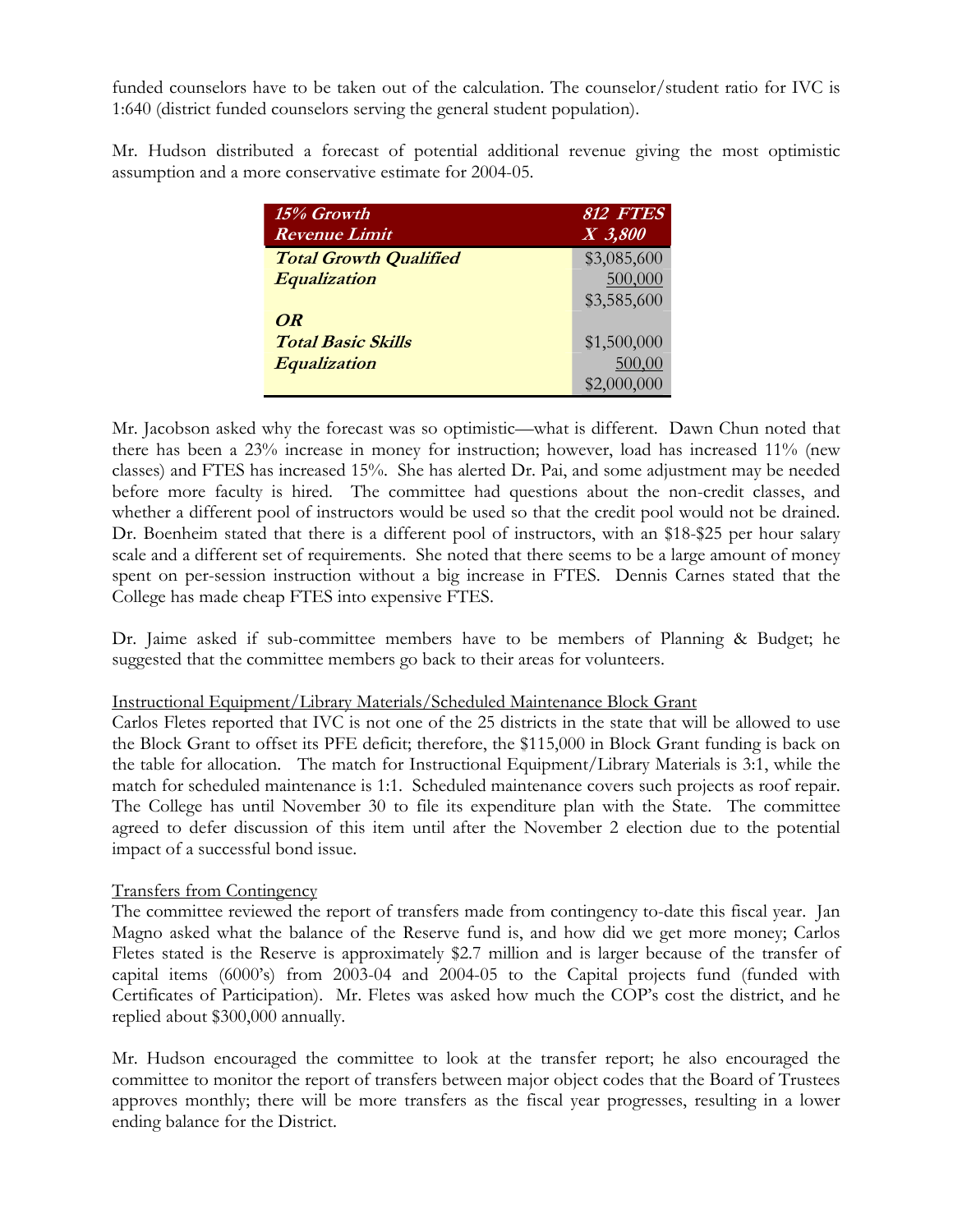Patty Robles expressed concern about categorical programs having to get board approval for transfers between major object codes; she stated that her program lost some funding because they did not have enough time at the end of the fiscal year to get transfers approved and equipment ordered.

Mr. Hudson stated that state law, Education Code and Title V, as well as accounting guidelines require all budget allocations to be approved by the Board of Trustees. Carlos Fletes stated that he was not aware of any funding being lost.

#### Capitalization of Equipment at \$5,000

The College currently capitalizes equipment at \$200 (charged to 6000 code) although GASB 34/35 sets the threshold at \$5,000. The \$5,000 amount is used for depreciation, and only changes the account used to buy the items. Items costing less than \$5,000 could be purchased from a supply account (5000), and could still be purchased with Capital Projects funds. **M/S/C Jaime/Blek to capitalize equipment at \$5,000.** 

#### Capital Projects Subcommittee

Equipment lists have been sent to departments, and the sub-committee will meet next week to prioritize the items.

#### Title V Grant

Dawn Chun reported that  $4\frac{1}{2}$  people will be hired, and paid  $100\%$  by the Title V during years one and two, year 3 the District share would be 25%, 50% in year 4, 75% in year 5, and 100% in year 6 and thereafter. There is no allowance for administration costs. The Coordinator with report to Dawn Chun, and ultimately to the President. Eileen Buckel proposed that the vacant Technology Center Coordinator position be brought into the grant.

Next meeting: The next meeting will be moved from November 24 to the second week of November.

Meeting adjourned at 3:35 p.m.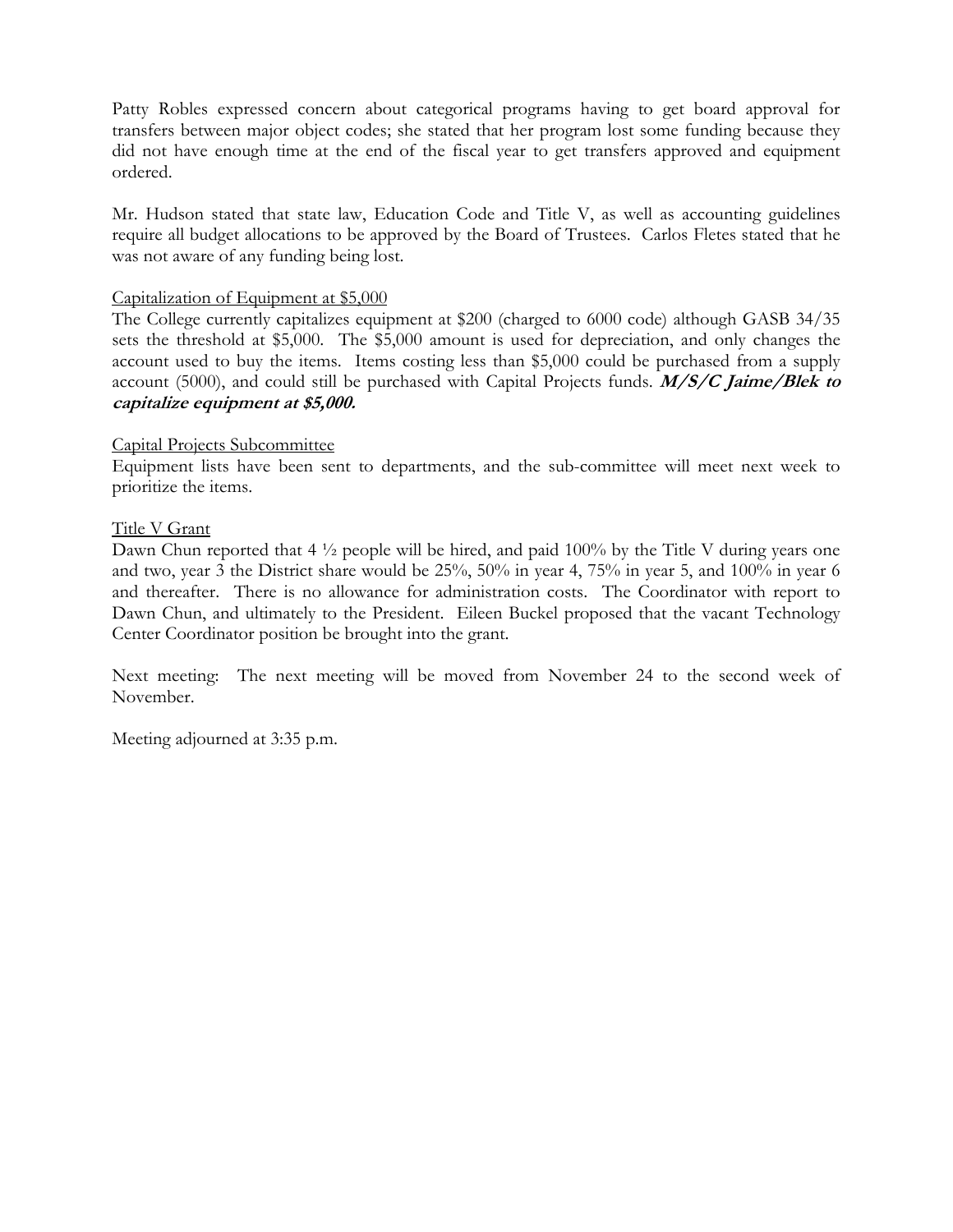## **UNADOPTED MINUTES September 22, 2004**

| <b>Present:</b>      | Absent:     | <b>Visitors:</b>                            |
|----------------------|-------------|---------------------------------------------|
| Tom Hudson, Chair    | Maria Trejo | John Abarca,                                |
| <b>Craig Blek</b>    |             | Dr. Marion Boenheim                         |
| Ted Ceasar           |             | Dennis Carnes                               |
| <b>Carlos Fletes</b> |             | <b>Chuck Butcher, Desert Museum Society</b> |
| Irene Garcia, ASG    |             | Leonard Fabian                              |
| Dr. Victor Jaime     |             | Laurie Franks                               |
| Eric Jacobson        |             | Gonzalo Huerta                              |
| Patricia Robles      |             | Dr. Kendra Jeffcoat                         |
| Dr. Lianna Zhao      |             | Jan Magno                                   |
|                      |             | Dr. Paul Pai                                |
|                      |             | <b>Tony Salcedo</b>                         |
|                      |             | Kathie Westerfield                          |

Chairman Tom Hudson, Dean of Business Services, called the regular meeting of the Planning and Budget Committee to order at 2:00 p.m. on Wednesday, September 22, 2004 in the Board Room.

## Approval of Minutes: **M/S/C Zhao/Blek to approve the minutes of the March 24 and May 28, 2004 minutes as presented.**

Desert Museum Society/Southeast Information Center—Request for Funding (\$10,000): Chuck Butcher, Treasurer of the Desert Museum Society presented a request for \$10,000 to assist with operating expenses of the Southeast Information Center, which is currently operating through the Desert Museum. The annual cost of operation is about \$56,000, with income of about \$20,000. The Desert Museum Society is seeking help until other means of funding are found. The Southeast Information Center is a repository for archeological data for the area, providing a learning tool for archeology students. No action taken, to be discussed at next meeting.

Classified Managers/Confidential Association (CMCA) Request for Representation: Leonard Fabian presented a request, on behalf of CMCA, for a voting membership on the Planning & Budget Committee. **M/S/C Jaime/Ceasar to provide a voting membership to a representative of CMCA.** 

Portable Buildings/Capital Project Fund Expenditures: Tom Hudson reported on the cost of installing two portables buildings (\$33,630) and cost of equipment (\$19,578); he also reported that \$88,251 has been spent on other capital projects including computers for faculty, gym floor covering, tables and chairs for Calexico Extended Campus, and furniture for faculty lounge.

Eric Jacobson noted that the issue of portable buildings was never presented to the Planning & Budget Committee. Dr. Lianna Zhao, Math/Science Division Chair, stated that although she was out of the country during part of the summer, she was available by phone and e-mail, and Dr. Carnes, the acting chair, was available on campus; however, her division was not involved in the decision to order the portable science lab building. In addition to lab space, faculty, equipment, instructional materials and staff support is needed in order to offer additional classes.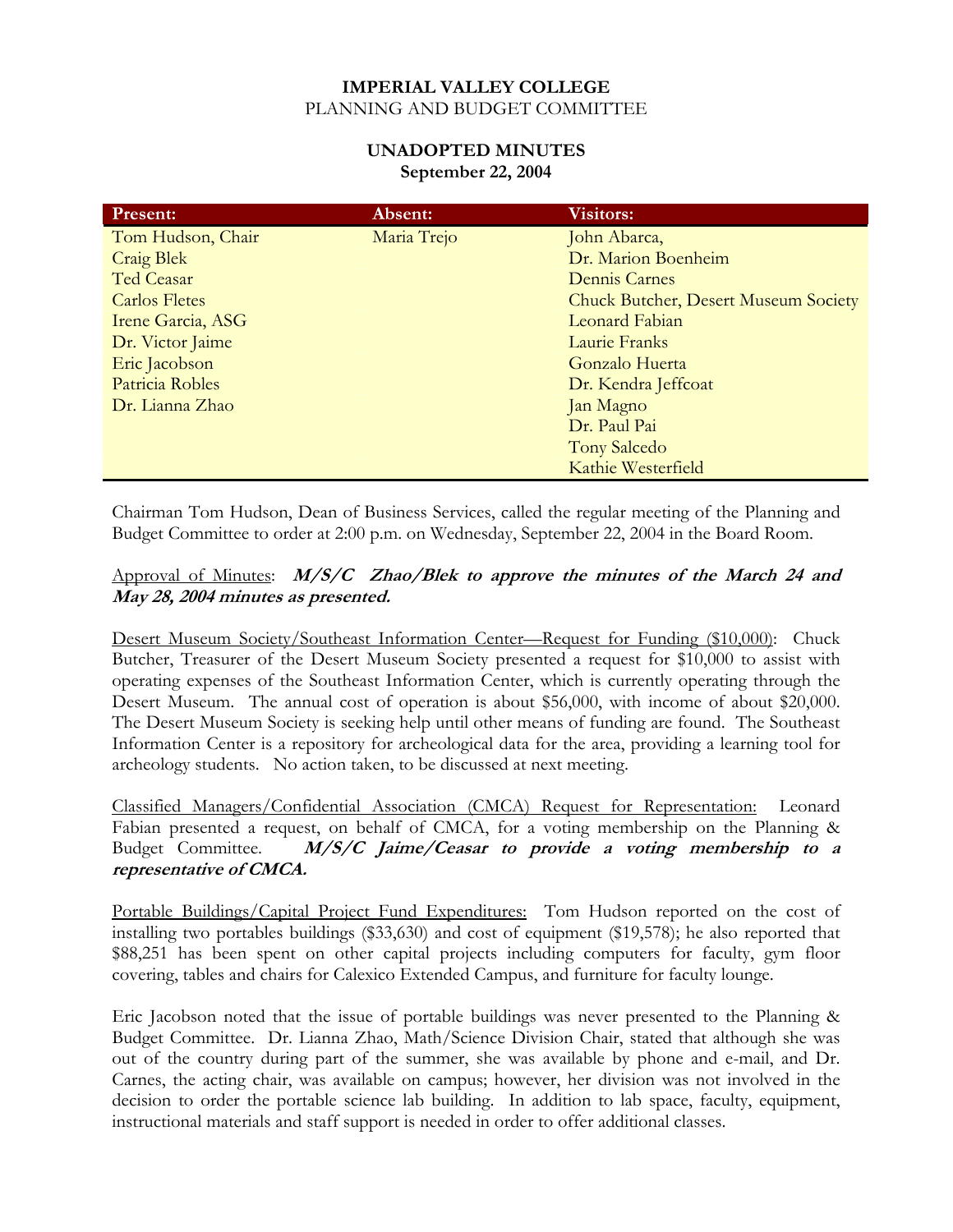Dr. Zhao acknowledged the good intention of the college to increase student access, but stated that if the division had been consulted, it would have recommended something more suitable to its needs. Life science is the area of high enrollment demand. It is impossible to offer life science labs in the unit now, which involve chemicals and hazardous materials, because of the lack of necessary facilities, equipment, and personnel. A physical science lab class could be moved to the portable lab with the installation of the cabinets, locks and some necessary equipment, but we still need to find the solution in order to meet the demand of life science labs.

Dr. Kendra Jeffcoat thanked Dr. Zhao for her efforts to try to use the space. She stated that having the portable lab will allow time for planning for permanent labs (if the bond issue passes) and help with the transition to a much larger facility. She added that College Council will be looking at a process for handling decisions during the summer to prevent surprises.

Mr. Hudson apologized for the consternation caused by the decision to bring the portable buildings on campus. He stated that situations of "business necessity" will occasionally arise, and hoped that the College will not fail to serve students in favor of "process".

#### 2004-05 Budget

Carlos Fletes, Director of Fiscal Services, reported on the changes to the budget since the Tentative Budget was adopted in June, and the impact of the information received at the State Budget Workshop on September 7, 2004. There will be a \$442,000 reduction to the reserve based on the information received from the State. The Tentative budget included growth at 7.2%; however, information from the State indicates actual growth funding of 1.7%.

There is a total need for PFE funding (ongoing projects/salaries and benefits) in the amount of \$1,217,077, and funding of \$847,135—a deficit of \$254,077. Mr. Hudson proposed funding \$60,000 in Library Books from the Capital Projects Funds, and redirecting \$115,865 in combined instructional equipment, scheduled maintenance and library materials costs to the Capital Projects Fund to offset part of the deficit caused by the PFE funding reduction.

Mr. Fletes reported that the State has changed the method of calculating the reserve to apply to only the unrestricted portion of the General Fund; therefore, despite the fact that the dollar amount of the reserve has decreased, the College still has a 10.71% reserve (\$2,764,182 reserve divided by \$25,815,251 unrestricted General Fund budget).

| <i>Analysis of Reserve:</i> |                               |  |
|-----------------------------|-------------------------------|--|
|                             | <b>3,340,495</b> Beg. Balance |  |
|                             | -134,189 Transfers            |  |
|                             | -442,124 Adjustment needed    |  |
| 2,764,182 Balance           |                               |  |

Mr. Jacobson asked about using part of the reserve to pay for raises; Mr. Hudson stated that it is risky to commit reserve funds to salary increases. Salary increases are a permanent added expense. Reserves are like a savings account. The reserve provides a cushion, especially while the College is in a growth mode and there is uncertainty about the funding of growth. The State requires a 5% reserve, and districts that fall below 5% are placed on a "watch list". Another reason to maintain a higher level of reserves is that, in the event the College passes a bond issue, a healthy reserve will make the bonds more marketable. Mr. Hudson stated rather than spend reserves, a better strategy is to invest in growth. The rest of Region X is losing FTES, which is probably a statewide trend, while IVC is increasing FTES.